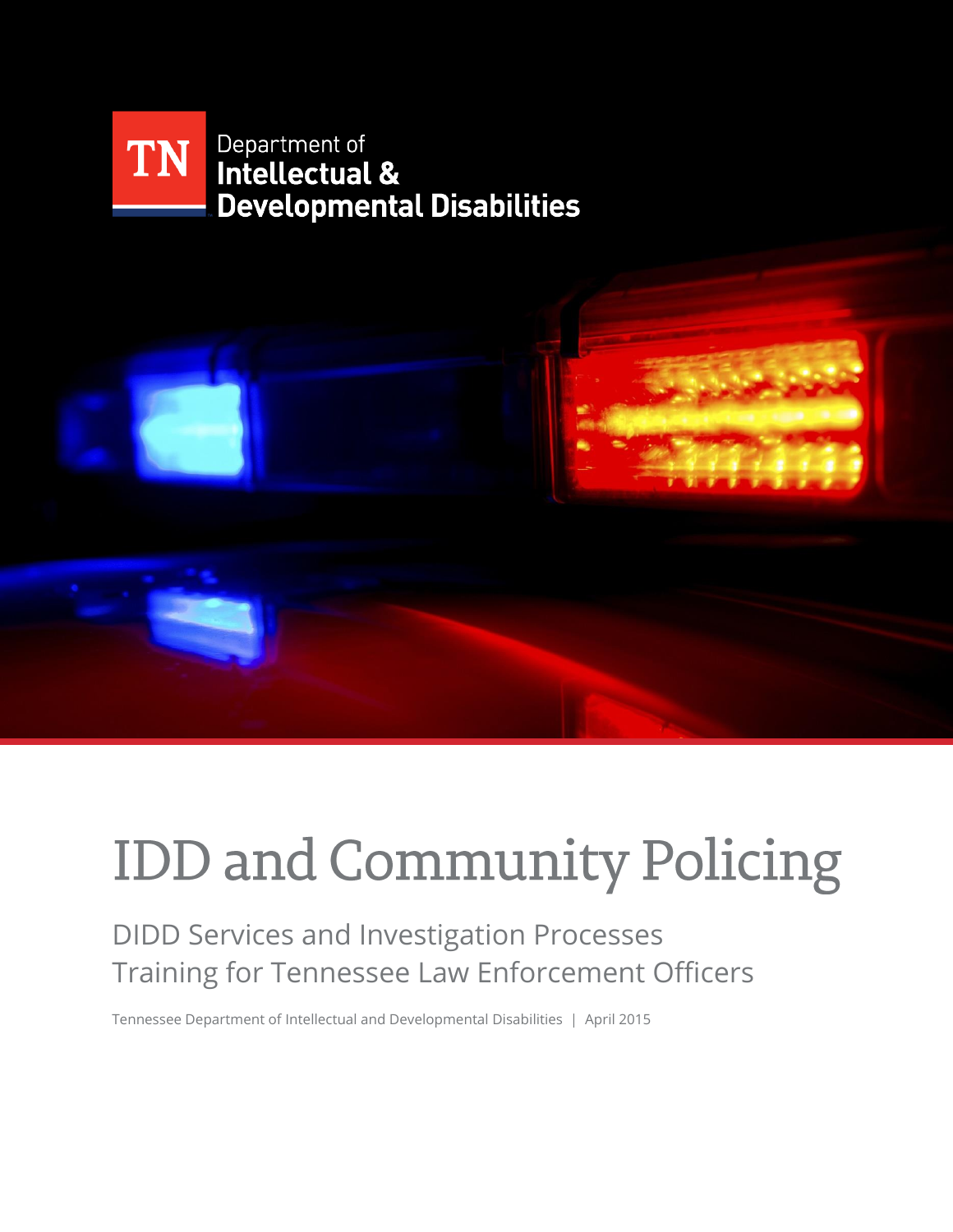# **Contents:**

| <b>Introduction to Intellectual and Developmental Disabilities</b>                        |          |
|-------------------------------------------------------------------------------------------|----------|
| <b>The Police Officer's Dilemma</b>                                                       | 8        |
| <b>Description of DIDD Services</b><br><b>Description of DIDD Investigative Processes</b> | 18<br>20 |
|                                                                                           |          |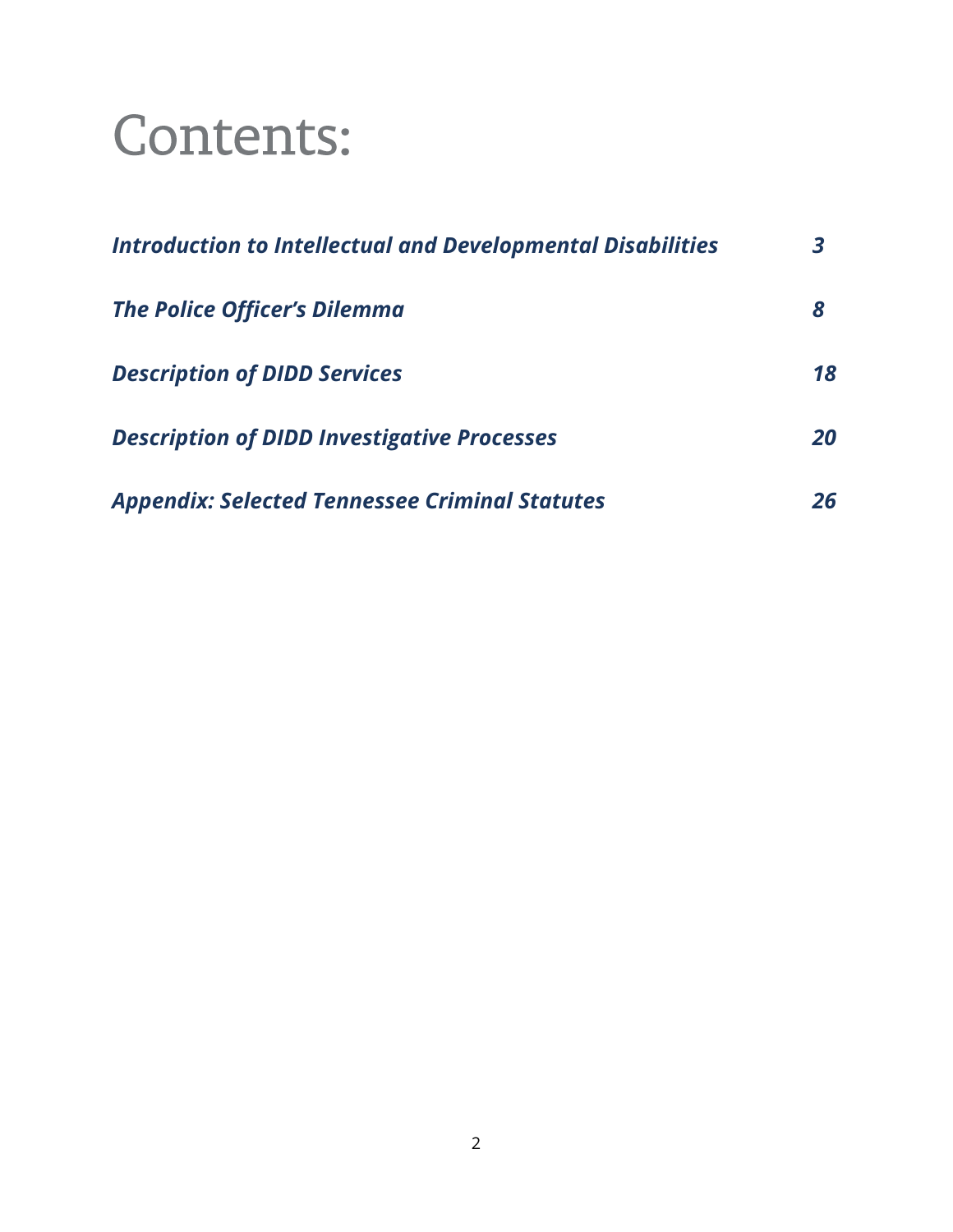# **Introduction to Intellectual and Developmental Disabilities**

# *What Is the Definition of Intellectual Disabilities?*

Intellectual disability (ID) is a term used to describe significant limitations that a person may have in intellectual functioning (IQ < 70) and adaptive behavior before the age of 18. Limitations in intellectual functioning involve the person's difficulty processing information and making decisions. Limitations in adaptive behavior include problems communicating effectively and carrying out practical everyday living skills. However, this definition should by no means be taken as a complete understanding of people with intellectual disabilities. A number of people with intellectual disability are mildly affected, making the disability difficult to recognize. People with intellectual disabilities have unique personalities and are just as alike and just as different as anyone else. In fact, many people may be surprised to know that adults with intellectual disabilities can live independent, productive lives in the community with support from family, friends or a service system.

# *What Is the Definition of Developmental Disabilities?*

According to the federal Developmental Disabilities Act (Pub. L. 106-402), the term developmental disability (DD) is a severe, chronic disability that:

- 1. Is attributable to a mental or physical impairment or a combination of those impairments
- 2. Occurs before the age of 22
- 3. Is likely to continue indefinitely
- 4. Results in substantial functional limitations in three or more of the following areas of major life activity: self-care, receptive and expressive language, learning, mobility, self-direction, capacity for independent living and economic self-sufficiency
- 5. Reflects the individual's need for individualized supports, or other forms of assistance that are of lifelong or extended duration.

People with developmental disabilities include individuals with cerebral palsy, epilepsy, developmental delay, autism and autism spectrum disorders, fetal alcohol spectrum disorder (FASD) or any of hundreds of specific syndromes and neurological conditions that can result in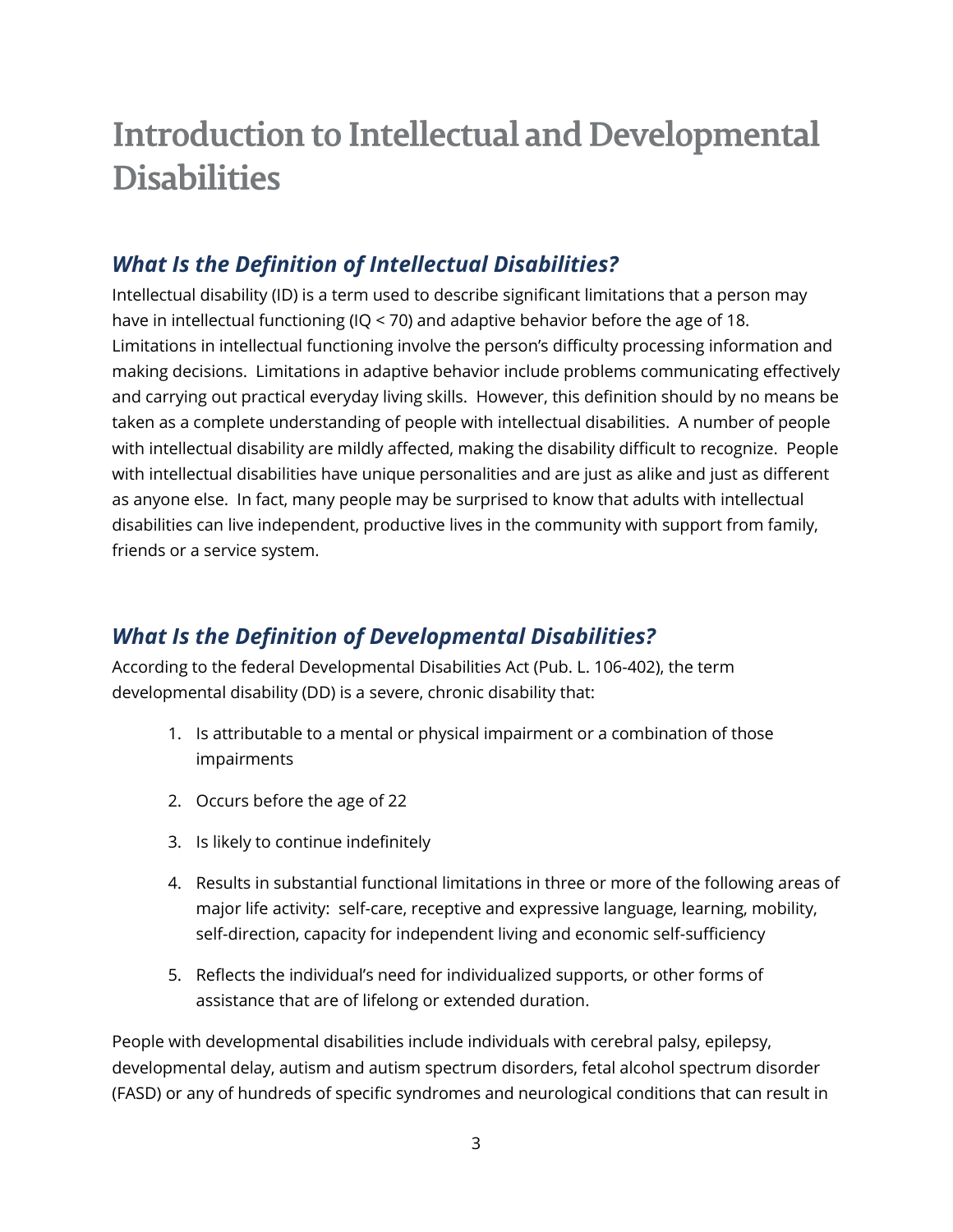impairment of adaptive behavior similar to that of a person with intellectual disabilities. Intellectual disability is a subcategory of developmental disability, but because they have similar limitations in adaptive behavior, they are often referred to together as Intellectual and Developmental Disabilities (IDD).

### *How Many People Have Intellectual/Developmental Disabilities?*

It is estimated that approximately 2.2% of the general population, or 132,000 Tennesseans, have an intellectual disability. Estimates of developmental disability vary, but as many as 1 family out of every 5 is has a family member with a developmental disability.

# *What causes Intellectual/Developmental Disabilities?*

- Causes prior to birth such as genetic conditions (Down Syndrome, Fragile X and others) or maternal factors such as illness, infection or substance abuse during pregnancy
- Causes during birth such as oxygen deprivation, prematurity or birth injury
- Causes from birth to 18 such as brain injury, infection/disease, environmental toxins or abuse

# *Intellectual Disabilities and Mental Illness*

Intellectual disabilities and mental illness are TWO VERY DIFFERENT CONDITIONS. People with intellectual disabilities may or may not have a mental illness. They experience the same emotional stressors as people without intellectual disabilities, but people with intellectual disabilities may need more help to cope with those stressors than people without an intellectual disability. Many professionals have adopted the estimate that 30-35% of all persons with intellectual or developmental disabilities also have a psychiatric disorder. Examples of psychiatric disorders that persons with ID may have are:

- Anxiety Disorders extreme fear and nervousness or fidgetiness including Post-Traumatic Stress Disorder
- Depressive Disorders feelings of worthlessness and possible suicidality
- Bipolar Disorder cycling through periods of depressive and manic states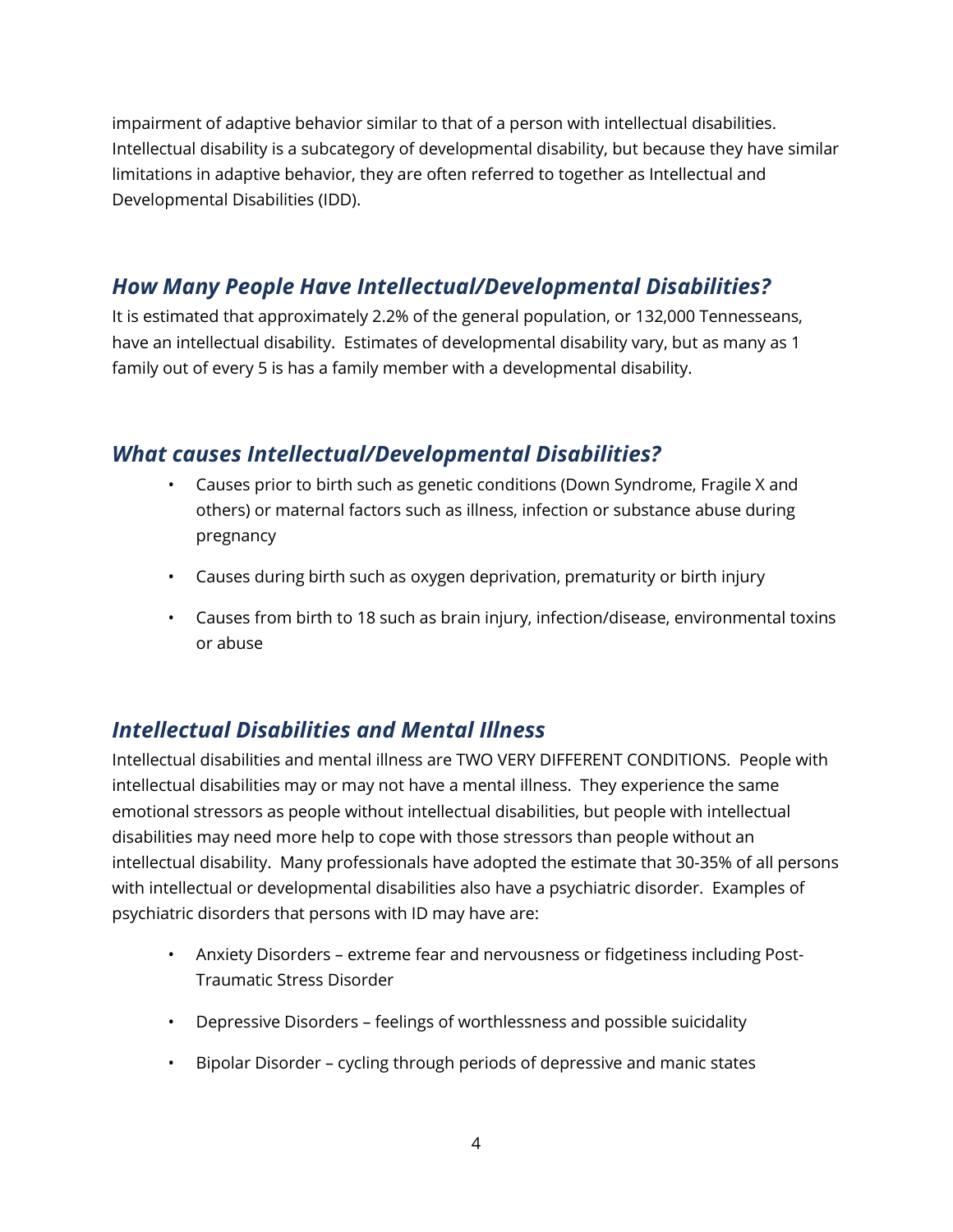• Psychotic Disorders – seeing or hearing things that aren't there or paranoid or delusional thinking

Because persons with intellectual disabilities may have difficulty expressing themselves, it is often difficult to tell what they may be feeling. Sometimes the symptoms of psychiatric disorders are made worse because the person is unable to communicate, making it extremely important that they have access to appropriate mental health services.

#### *How Does Having a Disability Affect Someone's Life?*

The effects of intellectual disabilities vary considerably among people who have them, just as the range of abilities varies considerably among all people. As adults, some will be able to lead independent lives in the community without paid supports. Others will need significant support throughout their lives. However, with the appropriate supports, every person with an intellectual disability can lead a satisfying and meaningful life in the community.

#### *How Can Supports Help?*

Supports include the resources and individual strategies necessary to promote the development, education, interests and well-being of a person. Supports enhance individual functioning. Sources of support can include family, friends, community members or a service system. Job coaching is one example of a support often needed by a new employee with an intellectual disability. Supports can be provided in many settings, and a "setting" or location by itself is not a support.

#### *Why Do Some People Still Use the Term "Mental Retardation"?*

The term "mental retardation" is an outdated term to refer to intellectual disabilities. Following the lead of the federal government in the passage of [Rosa's Law in 2010](http://www.specialolympics.org/Regions/north-america/News-and-Stories/Stories/Rosa-s-Law.aspx), many states have changed all terminology referring to mental retardation to reflect intellectual disability. When speaking to or about a person with an intellectual disability, you should not use the terms "mental retardation" or "retarded."

### *Common Characteristics of Persons with IDD*

People with intellectual or developmental disabilities are unique individuals, and it is very difficult to generalize any single characteristic to ALL people with IDD. However, there are some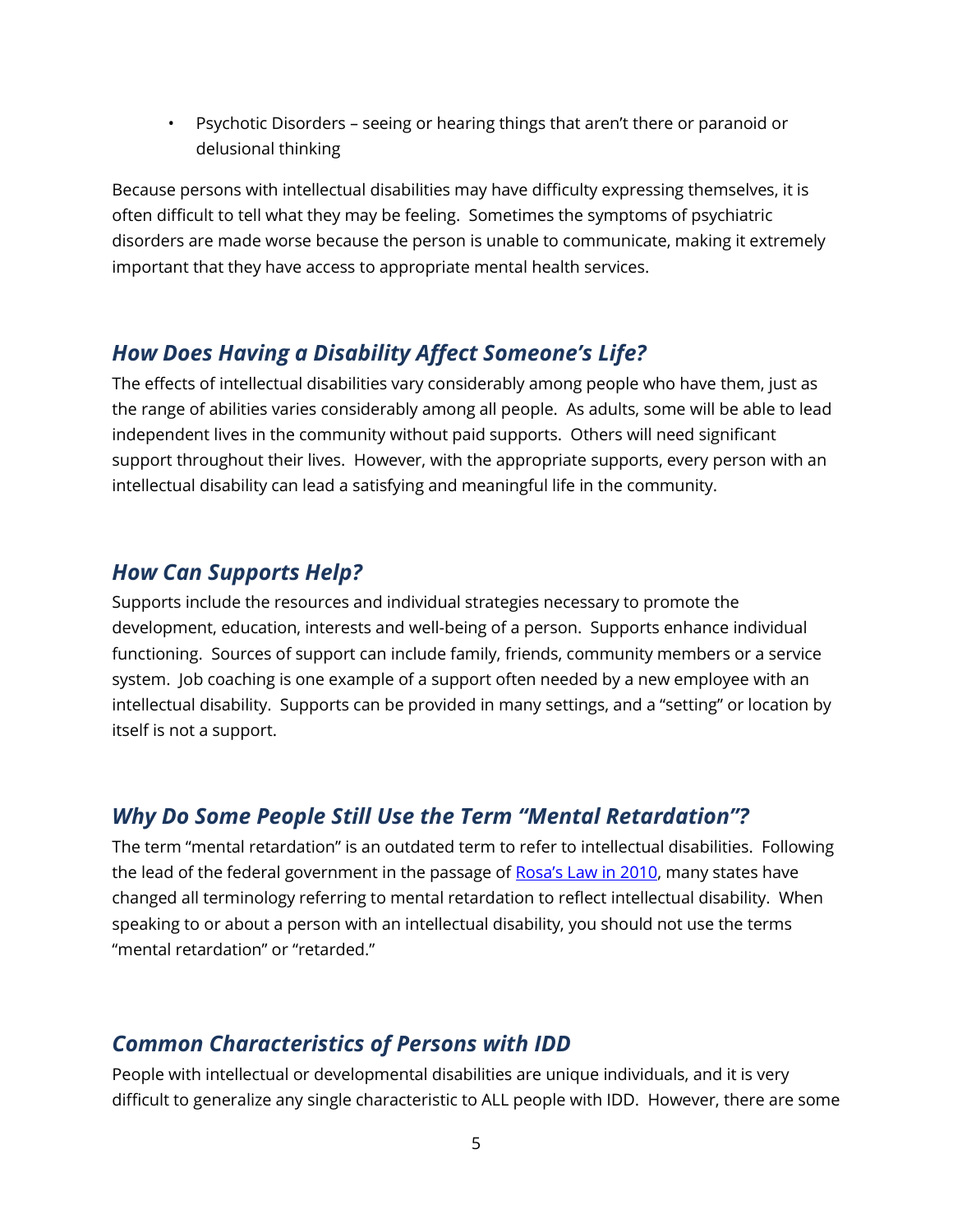common characteristics that may aid in identification and effective intervention. Some of these characteristics are listed below:

- Some people with disabilities have stronger skills for understanding others than expressing themselves to others. Conversely, a person's expressive speech may sometimes give an impression of greater comprehension than is actually the case. Some people may use a computer or other device to communicate.
- People with IDD who do not communicate well may use their behavior to communicate pain or frustration.
- People with severe IDD (particularly those with an autism spectrum disorder) may overreact to sensory stimuli like touch, loud noises or perceptions of threat. Reactions may vary from jumping, flapping of arms and hands, making loud noises or engaging in aggressive or self-injurious behavior.
- People with IDD are often victims of abuse and may feel more easily threatened and react to these threats in more dramatic ways than a typical person would.
- People with IDD may be more likely to admit to something they didn't do if they feel pressured to respond that way.
- 87% of people with IDD are only mildly affected making their disability more difficult to recognize.

# *Community Oriented Policing*

There is no question that police have played and will continue to play a critical role in the lives of people with disabilities. Whether it is in a typical domestic situation or a residential treatment setting, police are often called upon to assist in a crisis. To fulfill this role, perhaps the best information about people with disabilities comes from learning more about people with disabilities and the communities that surround them. As officers become part of their communities and get to know their residents, they are better prepared to assist people with disabilities. The more you learn about the individuals that live in your community, the better you will be at intervening and collaborating with others to make things safer. People with disabilities and their families need you!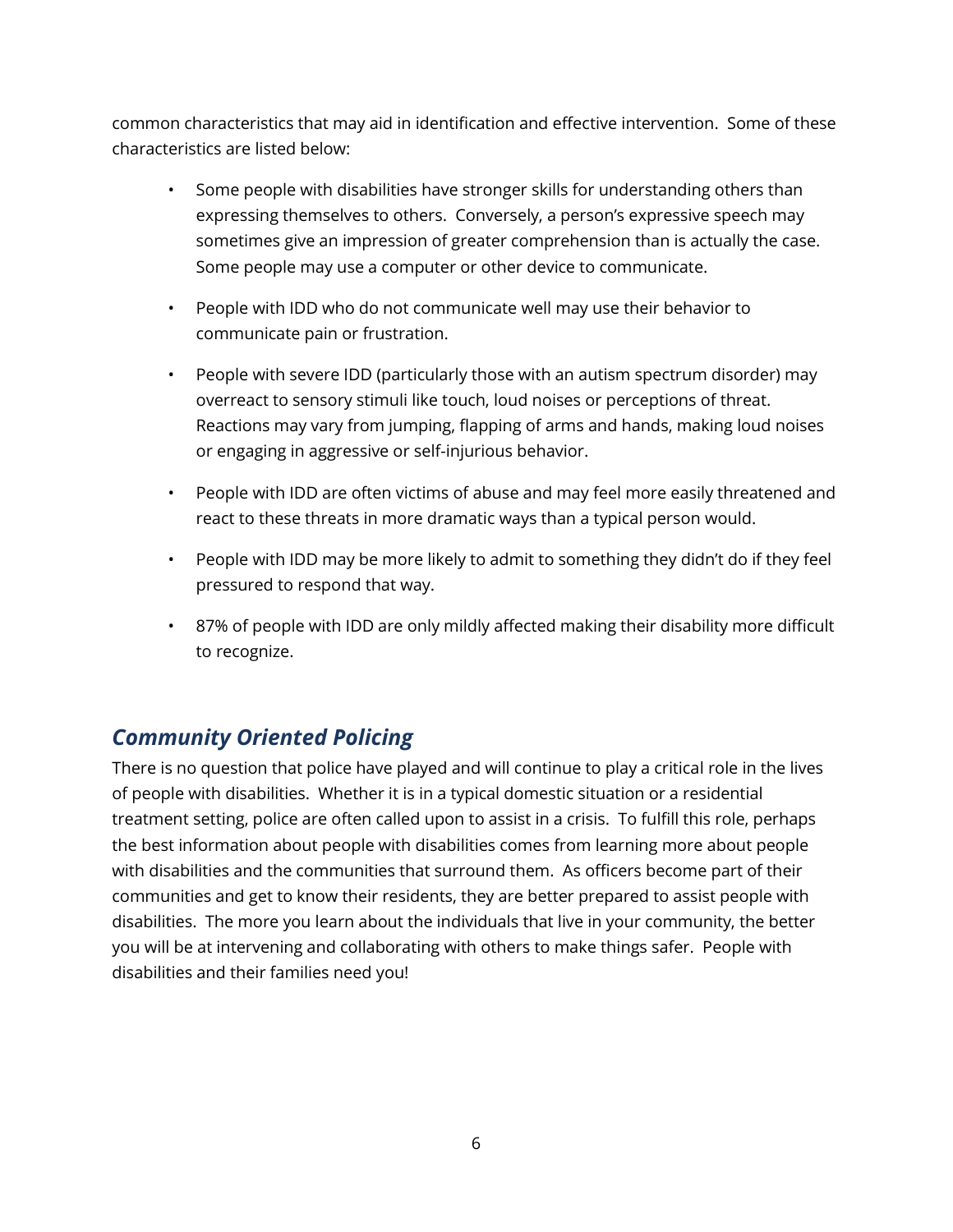### *Cross-Systems Crisis Planning*

When a person experiences a behavioral crisis, several community partners must work together to manage the situation. Community members who may become involved in a crisis may include agencies providing services to persons with IDD, law enforcement officers, mobile crisis workers, emergency room staff and psychiatric hospital staff. In cases where people are in frequent need of emergency services, it is a good idea for representatives of these various groups to come together and create a Cross-Systems Crisis Plan (CSCP) for the person. The CSCP contains important information regarding how best to communicate with the person and intervene in a crisis. It also includes information about pre-arranged back-up services that may be helpful in resolving the crisis. Persons supported through DIDD who are frequent users of crisis services are required to have a CSCP created by the agency that serves them. Whenever possible, police officers should be part of the team developing a CSCP. Participation in this process helps police officers become part of the community that supports people with IDD and increases the likelihood of timely and effective crisis responses.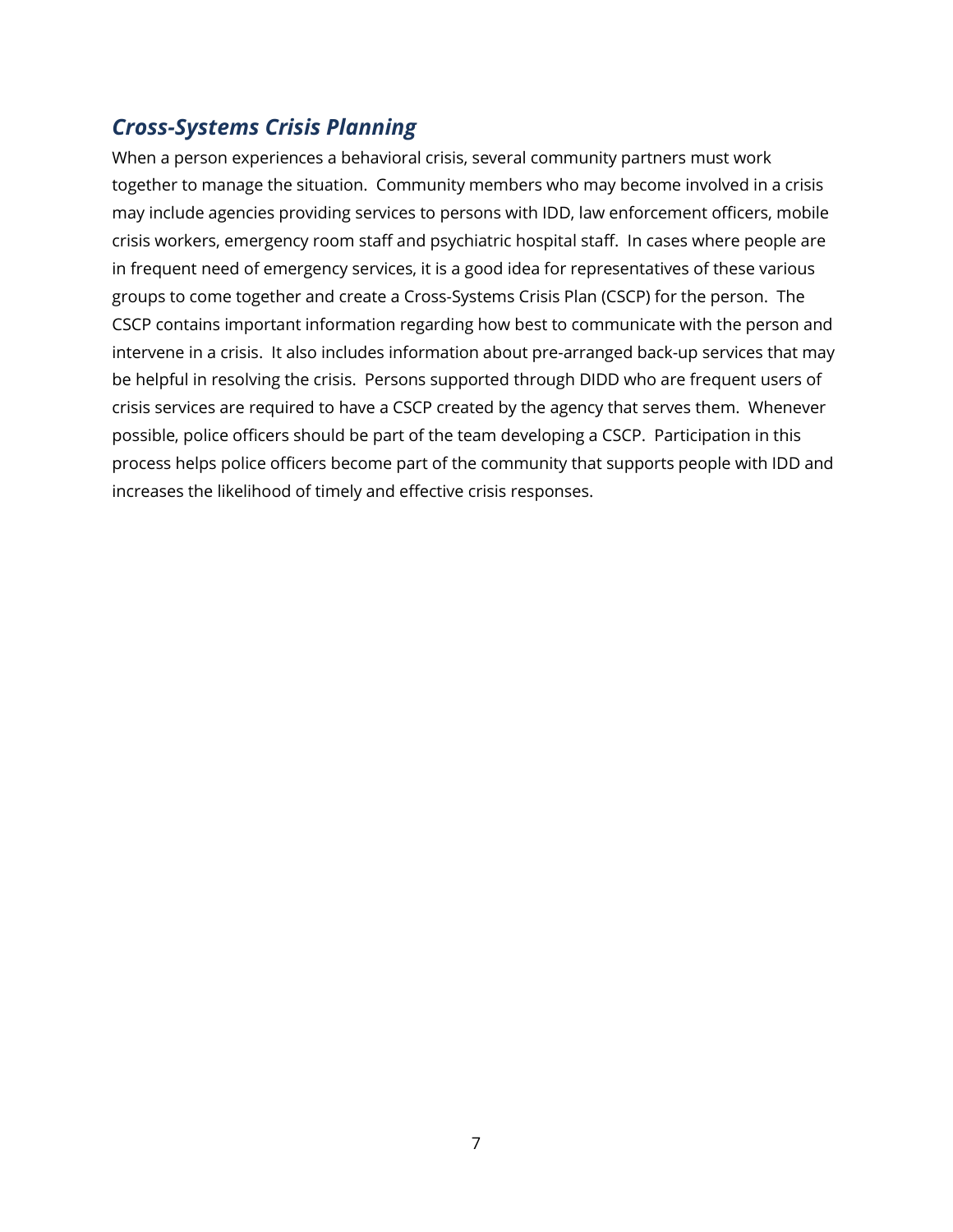# The Police Officer's Dilemma

Every day, police officers are faced with balancing personal rights and public safety. This is difficult enough to do with plenty of time to consider options, but the difficulty is compounded when officers face threatening situations that require quick decisions. These decisions become even more complicated when they involve people with ID. It is important for law enforcement officers to know how to quickly determine if a person may have an intellectual disability and how best to intervene.

Meet Robert Saylor. His final hours were documented in a February 2013 story in *The*  Washington Post. What follows is an excerpt, but you can read [more at this link.](http://www.washingtonpost.com/local/md-man-with-down-syndrome-who-died-in-police-custody-loved-law-enforcement/2013/02/19/10e09fe0-7ad5-11e2-82e8-61a46c2cde3d_story.html)

> *Fascinated with law enforcement, Robert Ethan Saylor would sometimes call 911 just to ask the dispatchers a question. He loved talking to police officers and was a loyal follower of the TV show "NCIS."*

*Now, his death at age 26 is the subject of a criminal investigation that has left those who knew him in his Frederick County (Maryland) community and those who didn't around the country wondering: How did a young man with Down syndrome die in an encounter with the very people he idolized?*

*As officials tell it, Saylor had been watching "Zero Dark Thirty" at a Frederick movie theater last month* 



*and, as soon as it ended, wanted to watch it again. When he refused to leave, a theater employee called three off-duty Frederick County sheriff's deputies who were working a security job at the Westview Promenade shopping center and told them that Saylor either needed to buy another ticket or be removed.*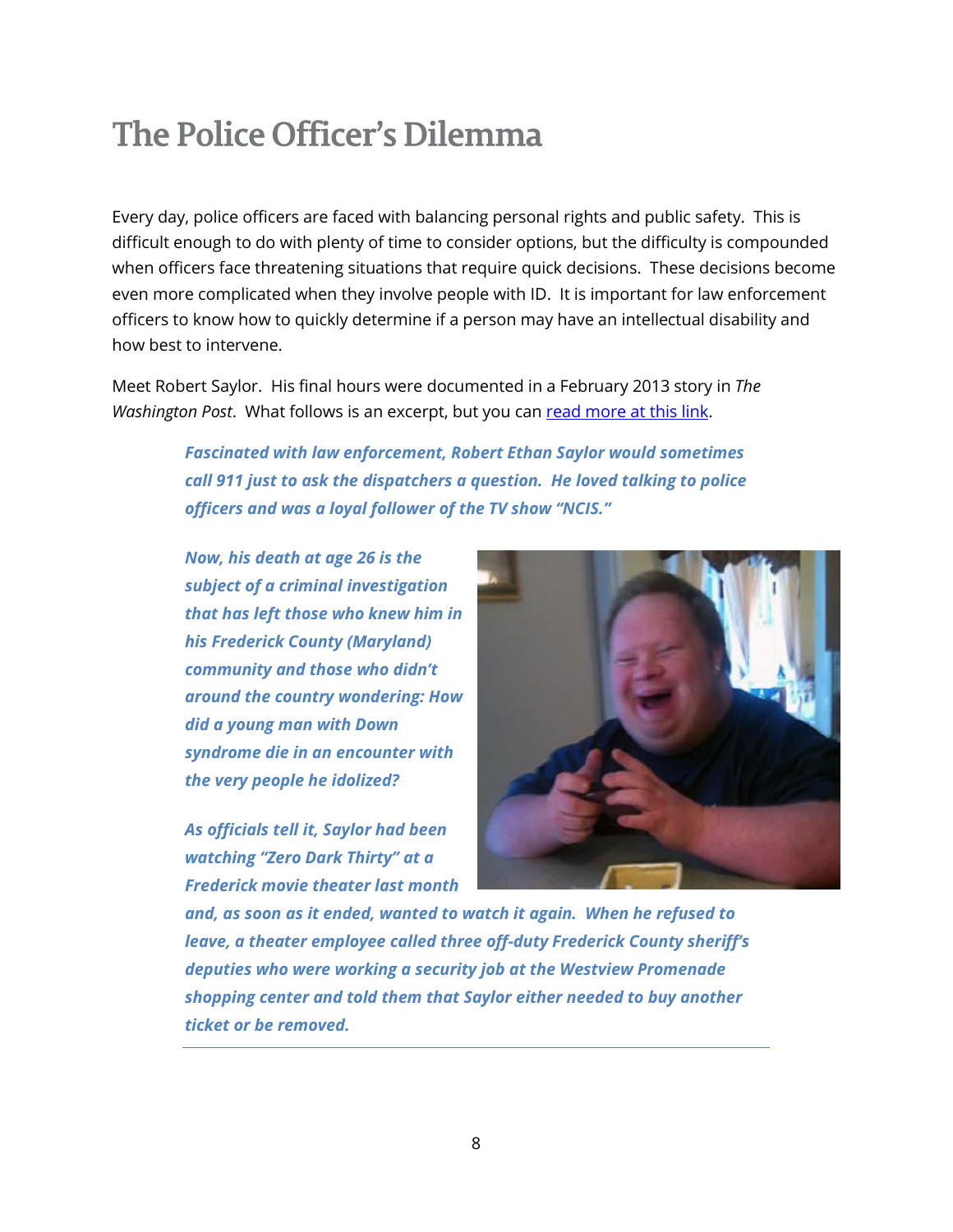*What happened next is the subject of a probe by the Frederick County Bureau of Investigation. The findings are expected to go to the Frederick County State's Attorney's Office for review this week.*

*Cpl. Jennifer Bailey, a spokeswoman for the sheriff's office, said Saylor cursed at the deputies, who weren't wearing uniforms, and began hitting and kicking them. The deputies restrained him using three sets of handcuffs linked together and escorted him from the theater. At some point, Saylor ended up on the ground and began showing signs of medical distress. A short while later, he was pronounced dead at a local hospital.*

#### *It All Could Have Been Avoided*

Without delving too deeply, it is easy to understand the dilemma faced by officers in this situation. They saw it as their responsibility to enforce the theater rules and remove Mr. Saylor from the theater. To make it worse, they felt time pressure because the next movie was about to start.

Would these officers have done things differently with the following information?

- People with Down syndrome often have difficulty processing information.
- People with disabilities often become more resistant under time pressure.
- The person present with the young man was a caregiver.
- People with disabilities are at greater risk for positional asphyxiation.

#### *Positional and Aspirational Asphyxiation*

Positional asphyxiation is death caused by restraining a person in a position where breathing is compromised. Persons with ID, breathing difficulties, or obesity are at greater risk for positional asphyxiation. There is also a great risk for aspirational asphyxiation (i.e., choking on vomit). For this reason, officers should avoid restraining or handcuffing people with intellectual disabilities unless it is absolutely necessary to prevent harm. When any form of restraint is used, the following guidelines should be considered: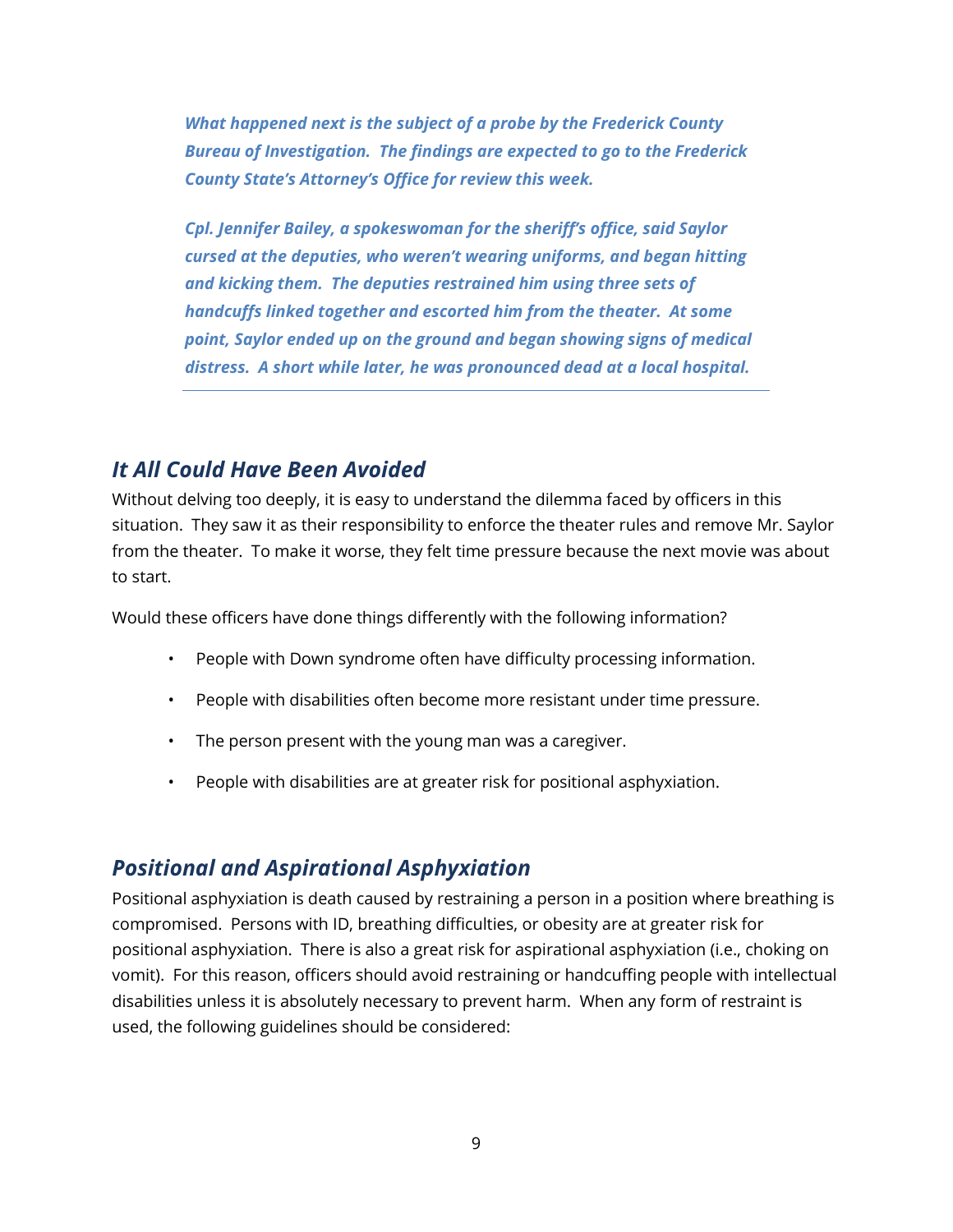- Avoid placing restrained persons in a prone or supine position. Breathing difficulties may be increased in a prone or supine position. Likewise, many persons with ID have problems with Gastro-esophageal Reflux Disease (GERD), placing them at greater risk for aspirational asphyxiation. If a person must be restrained in a horizontal position, it is best to place them on their side with their back supported.
- Avoid placing additional pressure on the person's neck, back or chest while being restrained. Further restriction of the airway in any manner may increase the likelihood of positional asphyxiation.
- Make sure that you can see the person's face while restrained. Be attentive to signs of difficulty breathing, change in color, or facial expressions that indicate distress. A person with difficulty breathing may have difficulty communicating. As stated earlier, people with disabilities often do not communicate well in general. For these reasons, it is important to have a non-vocal means of assessing physical distress while a person is restrained.
- Monitor the person's ability to breathe continuously while restrained. Develop the practice of verifying breathing at no longer than 1 minute intervals.
- Try to help the person remain calm while restrained. Additional stress may increase the likelihood of positional or aspirational asphyxiation.
- If the person has difficulty breathing, release the person from the restraint and raise him or her to an upright position.
- Minimize the duration of the restraint. Longer periods of restraint increase the risk of positional asphyxiation.

# *Recognizing the Presence of Disability*

As seen in the example, having an intellectual or developmental disability can affect the way a person processes information and communicates with others. Not all people with intellectual disabilities are alike. A person with Down syndrome is easy to recognize by facial features, but other people with intellectual disabilities can only be recognized by their behavior or communication with others. Common difficulties of persons with intellectual disabilities include the following: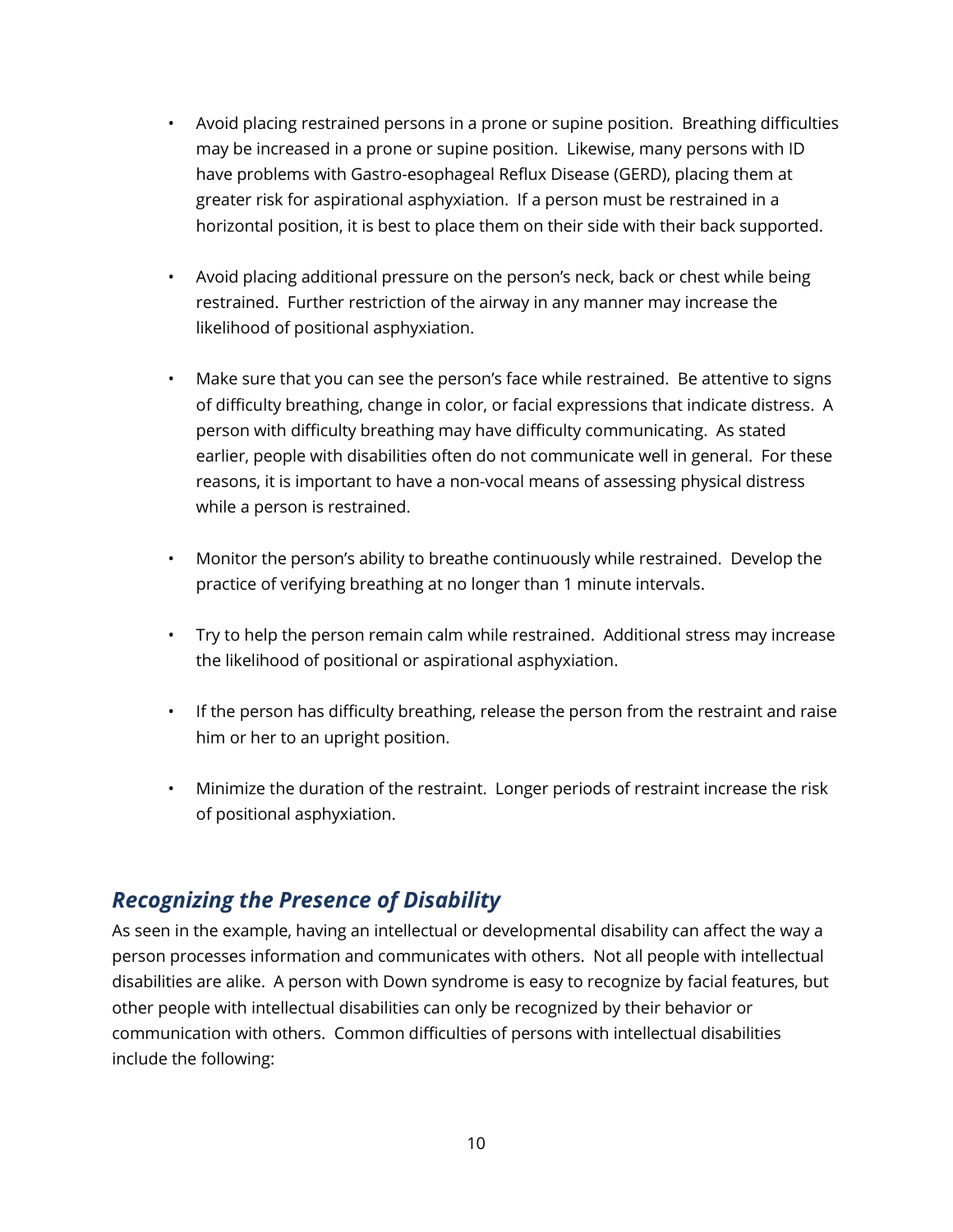- Low intelligence
- Slow processing and response to requests
- Difficulty remembering things
- Difficulty understanding instructions or commands
- Difficulty expressing themselves clearly or complete lack of vocal communication
- Difficulty using context to understand a situation

People with developmental disabilities like autism spectrum disorder or cerebral palsy may not have low intelligence, but they still may have many of the other characteristics listed above.

As stated previously, many people with ID may also experience a co-occurring mental health disorder. As a result, their behavior may appear irrational. It is important for officers who encounter people with behavioral and mental health disorders have a solid plan of action.

## *So…What Does an Informed Officer Do?*

First and foremost, the officer must assess the risk in a given situation. Obviously, if there is an immediate risk of serious harm, the officer should take a defensive action according to his or her training. Short of that, he or she should assess the situation and determine how best to intervene.

Since it is not always obvious to the officer if a person has ID, it is important for officers to use context clues to orient themselves to the situation they're facing. For instance, if the person has a caregiver, there is a high likelihood the person may have difficulty in social situations or responding to commands. If caregivers or family members mention the presence of a disability by using the terms "intellectual disability", "mentally retarded" or "touched", that may also be a clue on how to respond.

Once you've determined that the person may have a disability, begin asking questions to assess the person and the situation. Remain calm. Apply the maxim, "Seek first to understand, then to be understood." By approaching people in this manner, you preserve all options for resolving the situation. Listening and "seeking to understand" simply gives you more information for how the crisis might be resolved. Becoming authoritative and directive may be necessary in certain situations (it may even be helpful), but many officers may take it as a threat if the person doesn't immediately respond. For many people with ID, the expression of power may only serve to escalate the situation.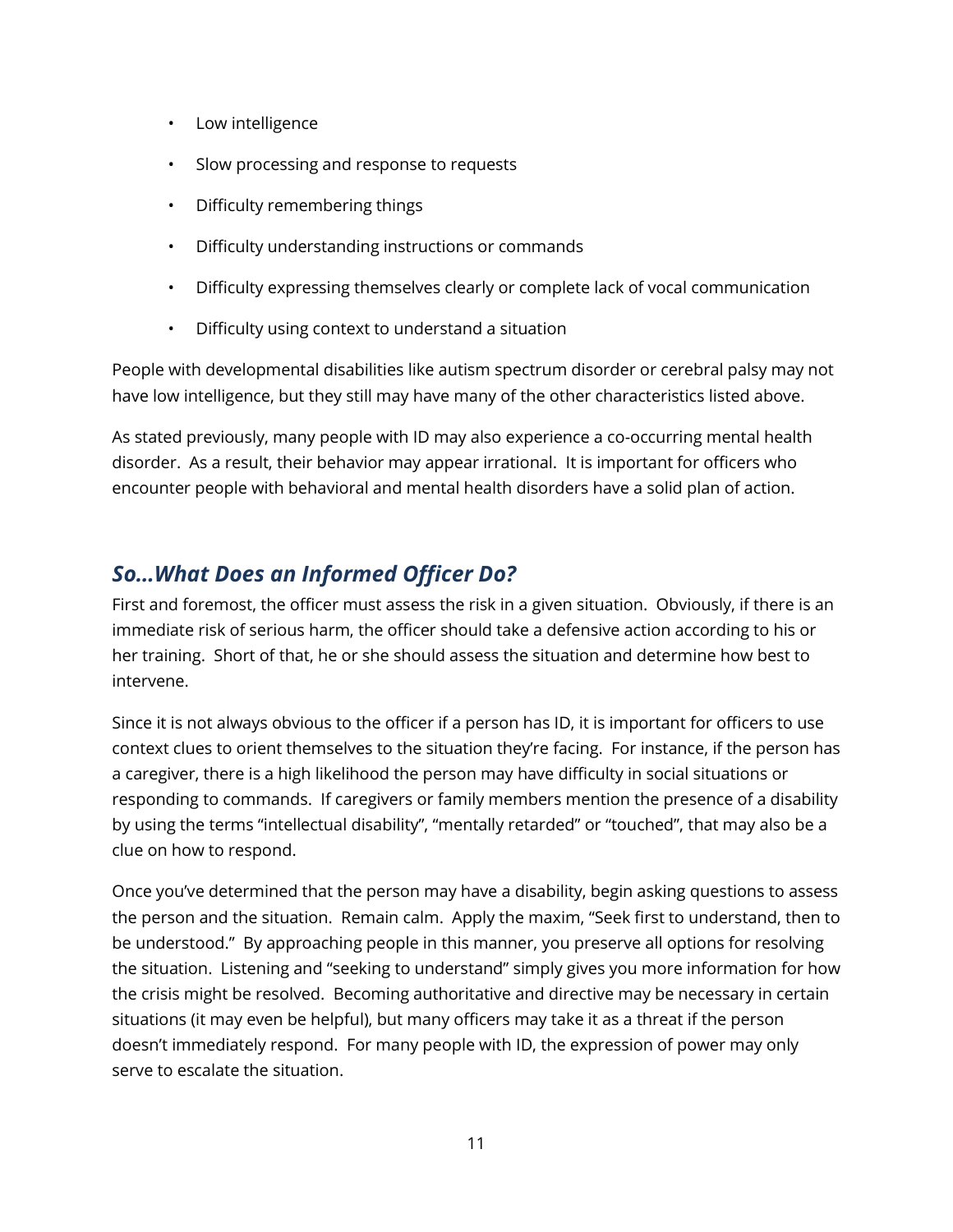# *What specific obligations does an officer have when interacting with a person with a disability?*

Title II of the ADA applies to all law enforcement activities, including arrests. Title II broadly covers all public entities and prohibits disability discrimination with respect to all of their services, programs and activities. 42 U.S.C. 12132; see *Pennsylvania Dep't of Corr. v. Yeskey*, 524 U.S. 206, 209 (1998). By its plain terms, the provision therefore extends to arrests. The ADA's legislative history and the Justice Department's implementing regulations and interpretive guidance confirm this reading.

To comply with Title II during an arrest, public entities must make reasonable modifications to accommodate an individual's disability. However, the exigencies surrounding police activity can play a significant role in determining whether a modification is reasonable.

- If questioning a person with ID, he/she may not be aware whether questioning is voluntary or if he/she is not free to leave, i.e., a Terry Stop, depending on that person's disability.
- Advise your dispatcher/supervisor as soon as your situation permits. If a physical interaction appears likely, request EMS response to the scene.
- Consider using alternatives such as a specialized unit, e.g., Crisis Intervention Team, or asking for the assistance of caregivers or family members to communicate with the individual.

### *Escalation and Response*

There are some basic things to keep in mind when dealing with harmful behavior. The following illustration shows the different stages of a behavioral crisis. If you can identify the early signs of a developing crisis, you can intervene before it escalates. Unfortunately, police officers are often not in a position to intervene early, so they are most likely to encounter a person when they've reached the disruptive or destructive stage. Nonetheless, it should be the police officer's goal to de-escalate the situation and restore order as soon as possible.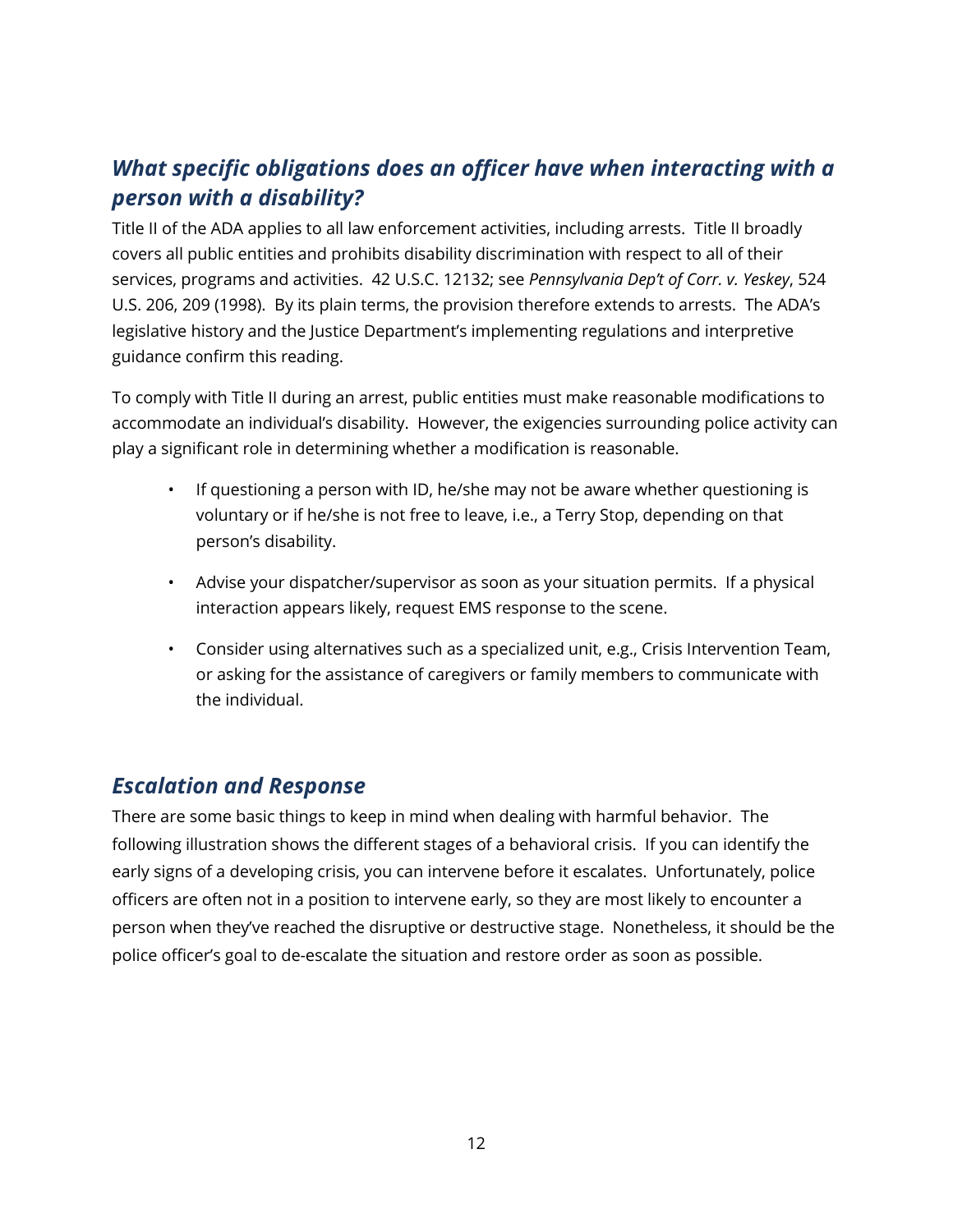# **Crisis Classification by** Topography/Intensity of Behavior



*Daily Life Routine:* This is the baseline. Everyone has problems in life, but at this stage the problems are minimal, and the person stays engaged in an active and positive daily life routine.

*Distractive behaviors* are low intensity signs of a developing crisis. Examples include fidgetiness, being distracted, excessive talkativeness, flushing, tearfulness, etc. Police officers aren't usually called at this stage of a crisis, but they may observe it when the person is deescalating. At this stage, it may be appropriate to begin some problem solving that can restore order and get the person back to his/her daily life routine.

*Disruptive behaviors* are higher intensity signs of an emerging behavior problem. These signs are not easily ignored. Yelling, cursing, threatening and aggressive gestures are examples. The first thing to do is to relax YOURSELF. Maintain a position of minimal risk. It's usually best to let the person "get it out" and wait to intervene until the situation de-escalates.

*Destructive behaviors* are behaviors that harm the person or others. These include aggression and self-injurious behaviors. Your options are more limited here because physical safety is the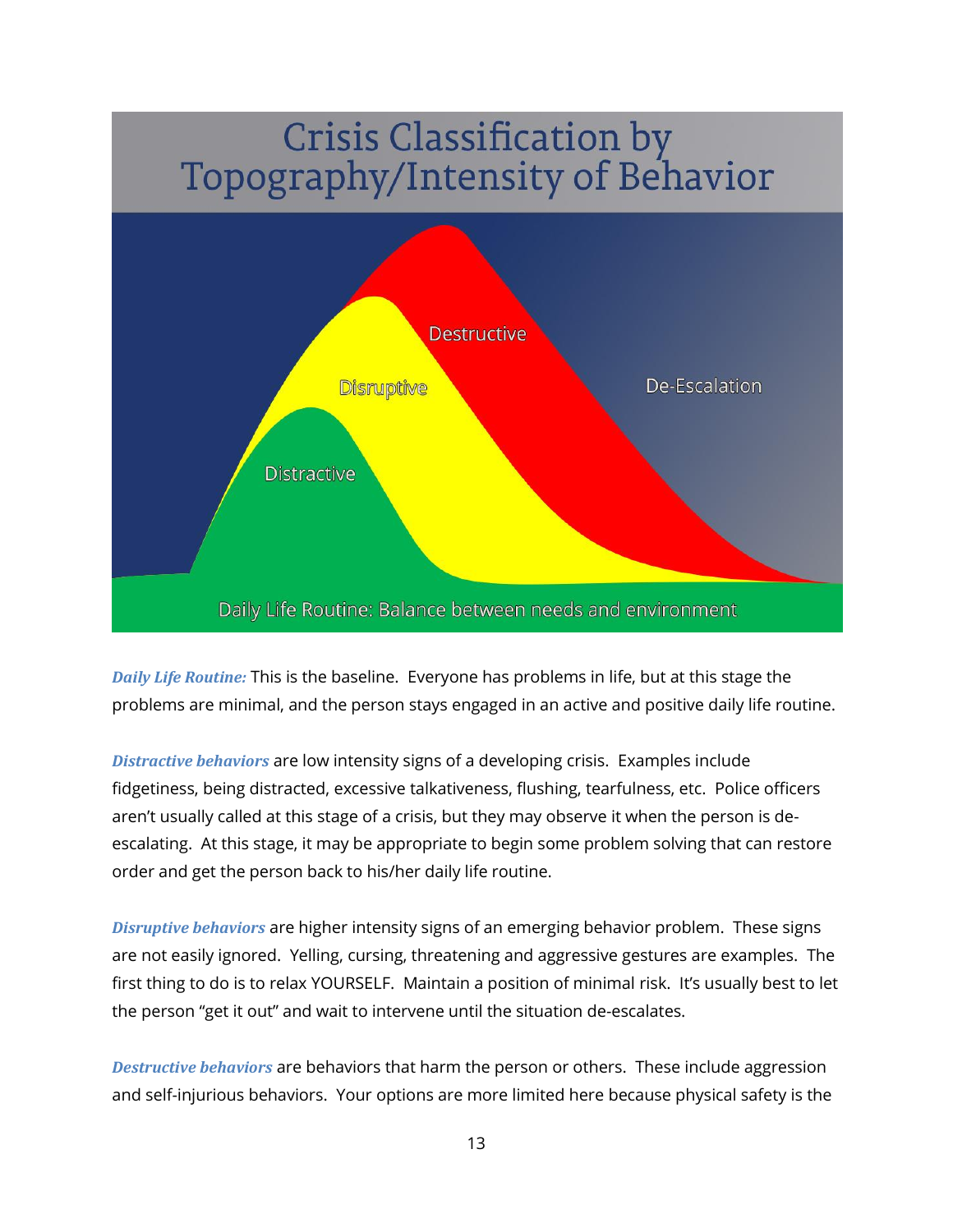primary concern. Generally, these destructive behaviors are NOT DEADLY, and intervention can be limited to minimal physical safety techniques. Restraint of any kind should only be used when it is the only way to deal with the risk. Even then, it should only be used for the minimum time necessary to resolve the crisis and under strict guidelines (see section above labeled Positional and Aspirational Asphyxiation). There are risks associated with restraint including suffocation, falls and severe injuries to all people involved. Always use the least intrusive intervention necessary to keep the person and others safe.

#### *De-Escalation Strategies*

De-escalation means taking action to calm things down (i.e., restore order). To do this, you will need to seize the moment when a person is starting to escalate and find the best way you can to change the direction. There are different de-escalation techniques that may be effective in different situations.

- **Distraction:** Get the person to think about something else. Use humor or an interesting story to lighten things up. It may also be a way to develop rapport with the person.
- **Questioning:** If the person can communicate with words, ask them what happened, how they feel and what they need. Talking can help a person calm down and then they can work on solving their problem.
- **Minimize your own words** when the tension is high. The best time to talk is at a lowintensity phase of a crisis.
- **Include a "Do" with a "Don't."** Think of positive alternatives. For example, actions that involve the use of hands (simple manual tasks) or feet (walking) can help the person expend energy and get re-engaged in problem solving.
- **Enlist the person as a "Helper."** If the positive alternative is phrased as a request for help, it often has better results. People with disabilities may be highly motivated by opportunities to help a law enforcement officer.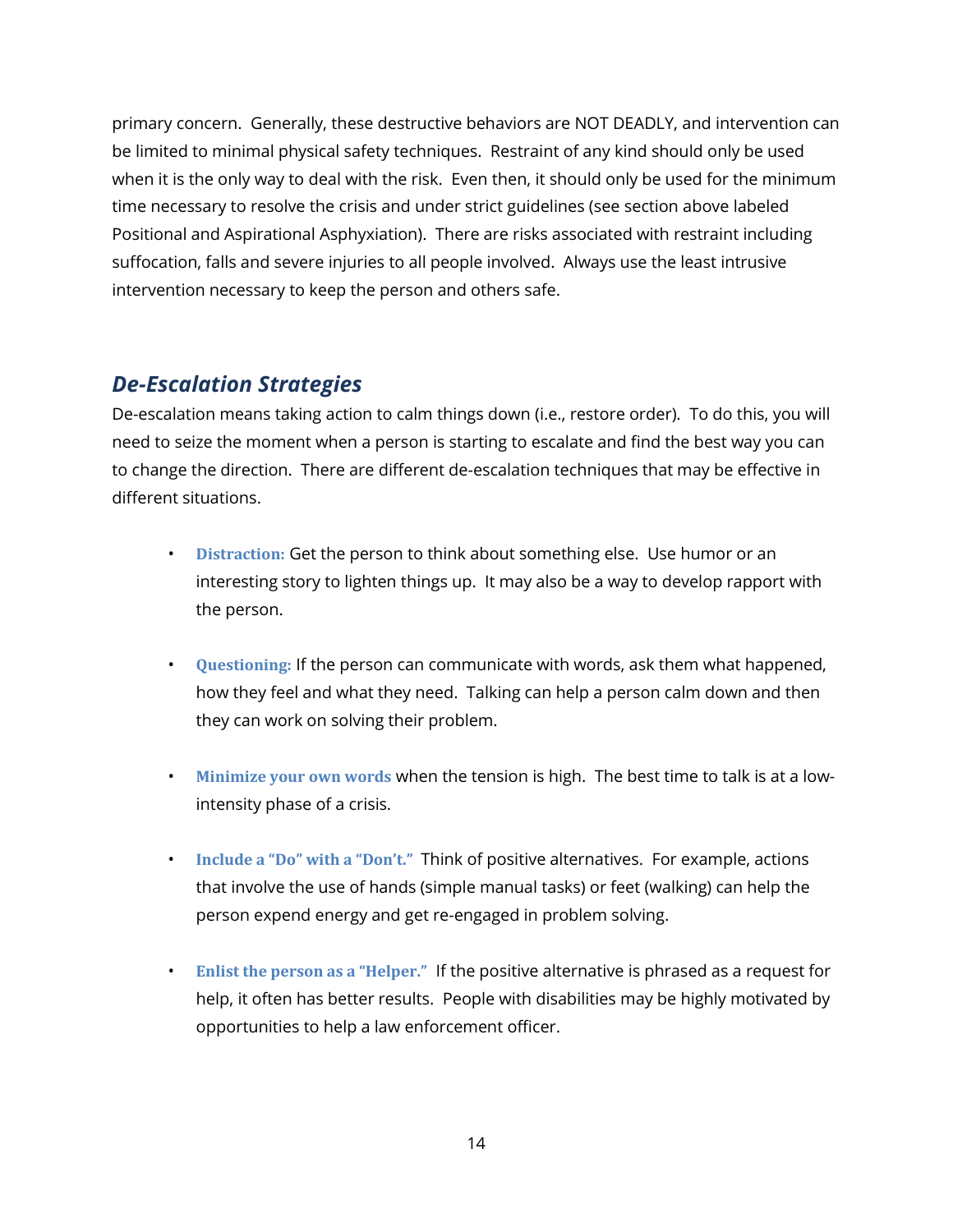- **Establish clear and appropriate boundaries.** Police officers often find themselves in a position where it is important to inform others of limits for their behavior. Boundaries should be stated clearly (e.g., "I will have to stop you if you try to attack your mother."). Avoid making threats that may increase the person's anxiety and escalate behavior.
- **Be prepared to make objectively reasonable modifications** to your standard procedures to accommodate the individual's disability and mitigate risk of unintended consequences. If a custodial stop or arrest becomes necessary, cuffing, restraint and transportation may vary from your usual policies. If executing an arrest of a person with a disability, he/she may not make a knowing waiver of *Miranda* rights, depending on that person's disability.

#### *A Few More Tips*

- Don't be shocked when behavior escalates. Have a plan of action for de-escalation.
- Slow the situation down. Speak slowly and calmly to model what you need from the person.
- Rely on people who know the person for guidance on how they will respond. Ask questions regarding what approaches might work best.
- Set appropriate limits, but don't OVERLOAD yourself and make threats you can't (or don't want to) carry out.
- Be a great listener and KEEP the person communicating! When he is communicating effectively, he is not being aggressive.
- Regulate your own fear, anxiety or anger.
- Avoid taking actions that INCREASE the person's fear. If he/she becomes more fearful or threatened, his/her motivation to fight or flee increases.
- Stay in a position of least risk. Think about this at all times. How can I best position myself to avoid being injured?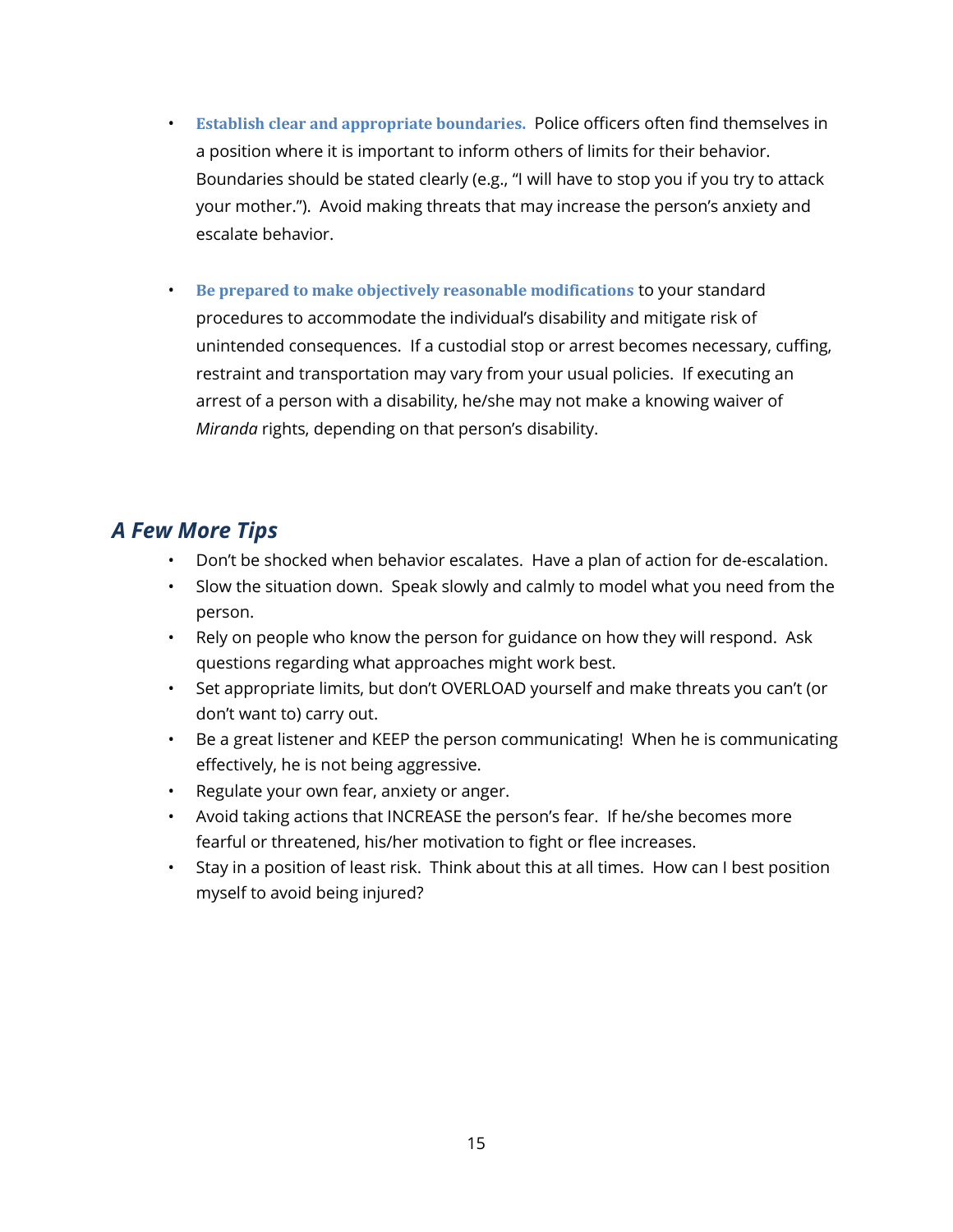#### **A Handy Checklist**

| <b>Things to Do</b>                                                                                            | ✓ |
|----------------------------------------------------------------------------------------------------------------|---|
| Determine if a person may have a disability. Does the person:                                                  |   |
| Have an appearance that signals a disability (e.g., Down Syndrome,<br>Fragile X, etc.)?                        |   |
| Have a caregiver?                                                                                              |   |
| Display age-inappropriate behavior?                                                                            |   |
| Live with parents or relatives?                                                                                |   |
| Fail to respond requests or commands?                                                                          |   |
| Respond slowly to requests or commands?                                                                        |   |
| Have difficulty coming up with solutions to his/her problem?                                                   |   |
| Have difficulty repeating back to you what you've requested?                                                   |   |
| Have difficulty or no ability to communicate?                                                                  |   |
| If the person encountered is suspected of having a disability, did I:                                          |   |
| Advise the dispatcher as soon as the situation permits?                                                        |   |
| Require him/her to obtain legal counsel before questioning him/her?                                            |   |
| Take extra precautions in making a Terry Stop to ensure that the person<br>understands his/her right to leave? |   |
| If a physical altercation appears possible, did I:                                                             |   |
| Request Emergency Medical Service or Crisis Intervention Team<br>support?                                      |   |
| Use appropriate judgment in determining the level of risk involved?                                            |   |
| Try verbal redirection techniques designed to de-escalate the crisis?                                          |   |
| In making a decision to restrain a person, did I consider:                                                     |   |
| The risk that the restraint might cause an escalation in behavior?                                             |   |
| The risks of positional or aspirational asphyxiation?                                                          |   |
| Weight                                                                                                         |   |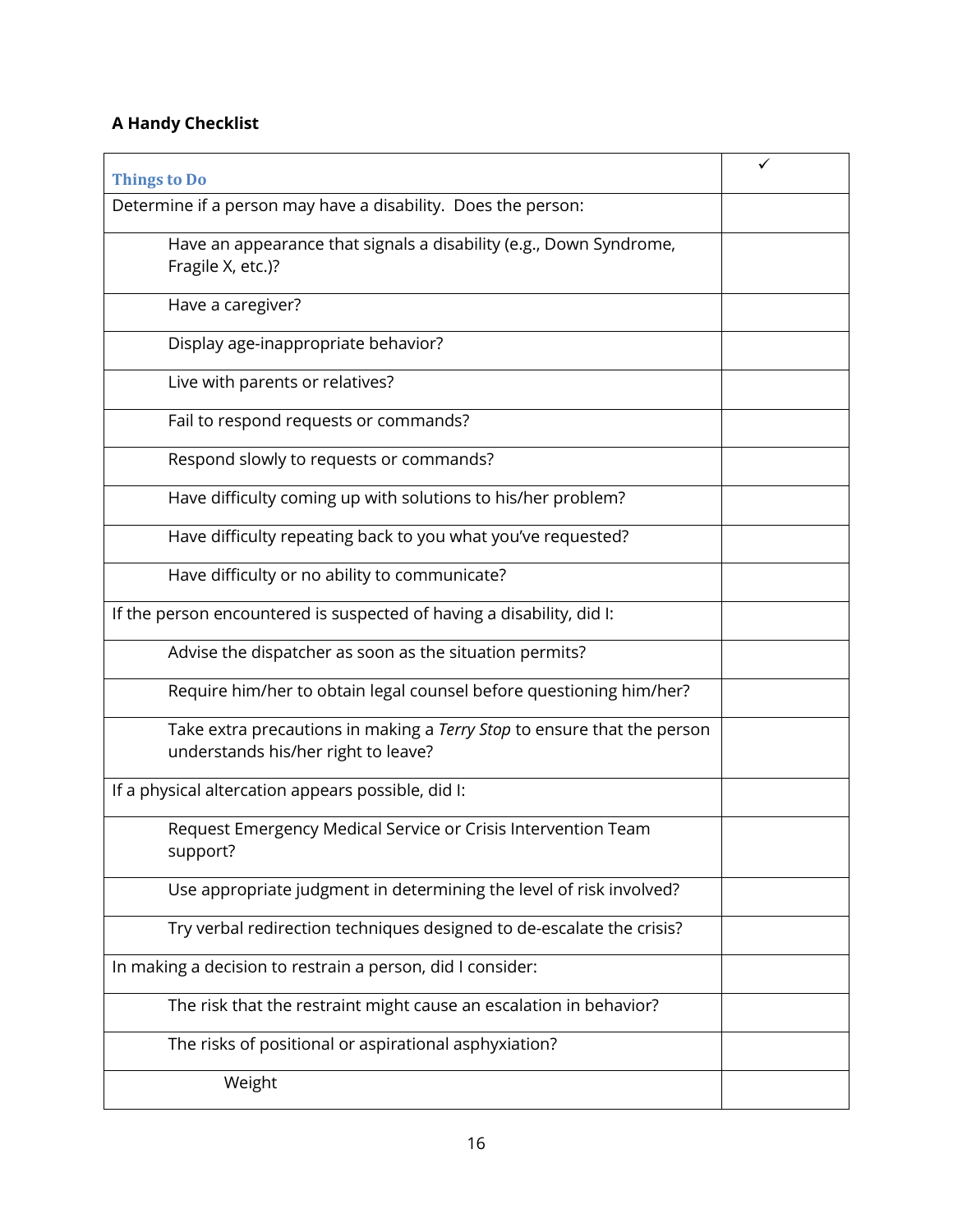| Communication problems                                                                              |  |
|-----------------------------------------------------------------------------------------------------|--|
| Ability to observe the person's face                                                                |  |
| Increased risk of Gastro-Esophageal Reflux                                                          |  |
| Increased risk of placing the person in a prone or supine<br>position                               |  |
| Increased risk of placing pressure on the neck, back, or chest.                                     |  |
| Ways to reduce risk, such as:                                                                       |  |
| Using alternatives to prone or supine restraint (standing,<br>seated, or side immobilization)?      |  |
| Ensuring I have the ability to see signs of distress on the<br>person's face?                       |  |
| Monitoring breathing and color no less frequently than every 60<br>seconds?                         |  |
| Taking actions to help the person calm down while in restraint?                                     |  |
| Releasing the person from restraint if signs of difficulty<br>breathing or discoloration are noted? |  |
| Minimizing the duration of the restraint?                                                           |  |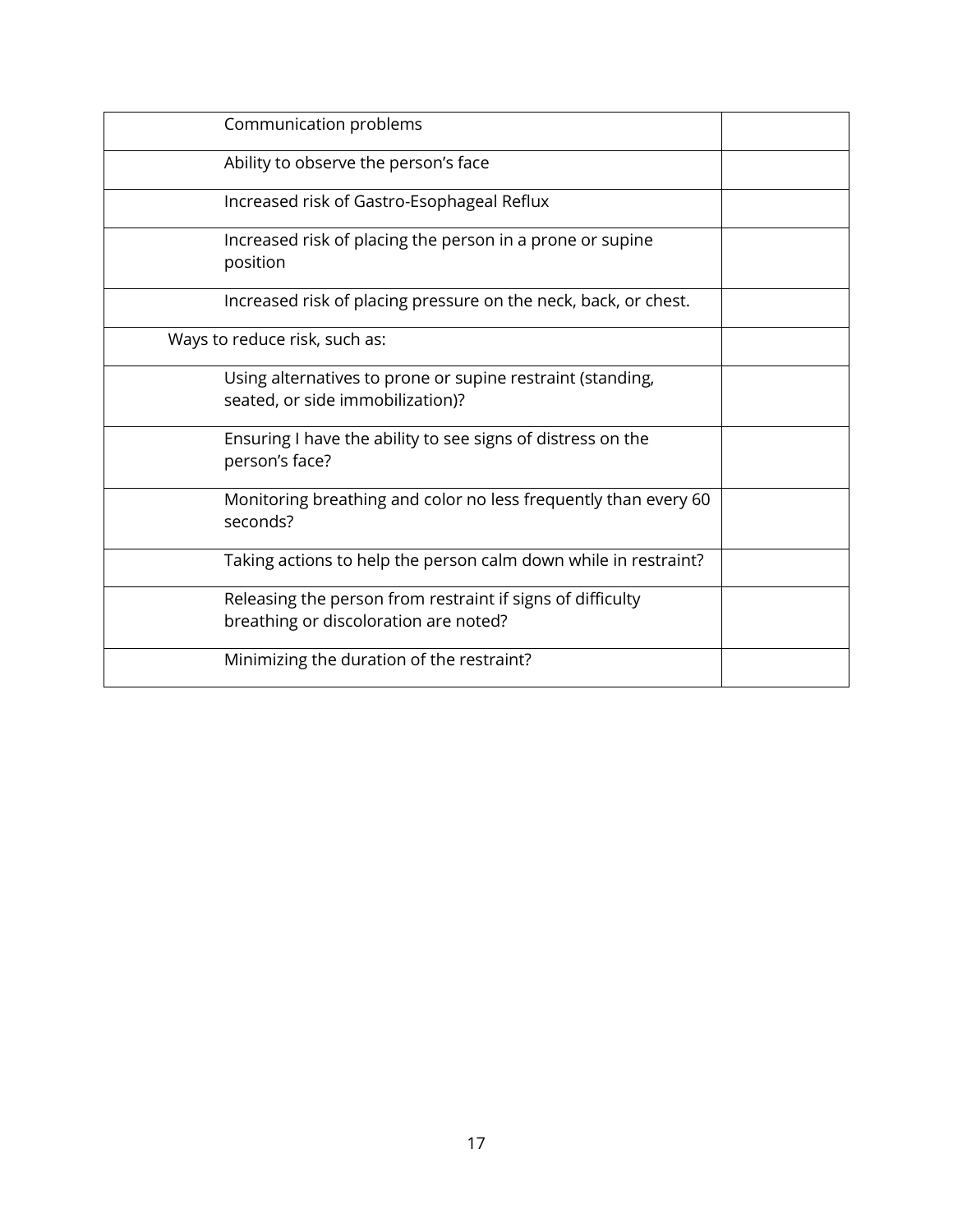# **Description of DIDD Services**

People with IDD live in your community. Your awareness of the state's service delivery model will help you better recognize settings in which people live and work, and to provide community policing to people with IDD and their families.

#### *Home and Community-Based Services (HCBS) Medicaid Waivers*

HCBS Medicaid Waiver programs were developed as an alternative to services provided in an institutional setting. The HCBS Waiver is the primary source of supports and services for people with intellectual disabilities who live in a supported setting in Tennessee.

The Department of Intellectual and Developmental Disabilities (DIDD) offers a variety of services to meet the needs of people in the HCBS Medicaid Waiver programs. These are the basic types of services and supports available:

*Residential Services:* A variety of residential options are available to people who receive services through DIDD. Services depend on the individual's needs and desires. Some types of residential services provide staff support 24/7 while others provide only intermittent supports with access to emergency help if needed.

*Respite Services:* Respite services are available to people who live independently or in their family home and do not receive a residential service. Respite is intended to offer relief from care-giving activities for family member(s) who provide day to day supports to the person with an intellectual disability.

*Behavior Respite and Behavioral Residential Services:* There are several options available for people who are at-risk due to behavioral issues. Behavior Respite offers a short term, intensive program designed to remediate behavior crisis situations. The Intensive Behavior Residential Support program is a new clinical treatment model designed to meet the specific needs of people who have exhibited high-risk behavior which places themselves and/or others in danger. A person with high-risk behavior who is involved in this program will have opportunities to develop the skills to be able to return to a lessrestrictive residential setting.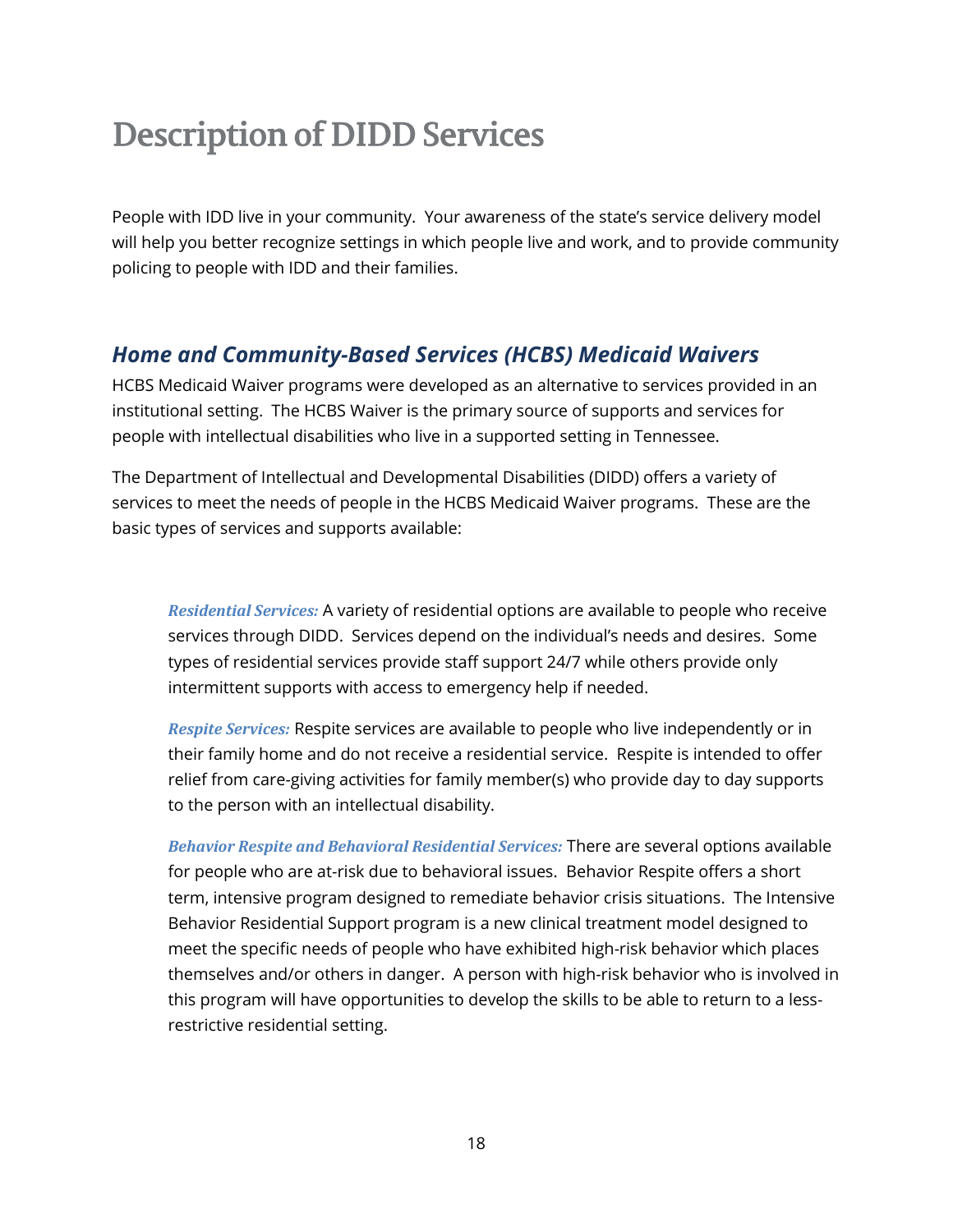*Employment Services:* DIDD offers a variety of supports to help people engage in work activities at a personal level. Some people are able to work a full schedule with only the supports of a co-worker. Others may need 1:1 staff supports for all work hours.

*Day Services:* These are services provided during typical work hours for people who are retired, who do not choose to work or those who are still seeking employment. Support is offered for the person to access his/her community for recreational or leisure activities in much the same way as anyone else.

*Accessibility/Environmental Modifications:* Some people with intellectual and developmental disabilities have accessibility issues with their environment. People who use a wheelchair for mobility may need the use of a ramp or a specially modified means of transportation. Other modifications might include an elevated toilet seat or grab bars in the bathroom, customized work space, and assistance or special equipment for eating.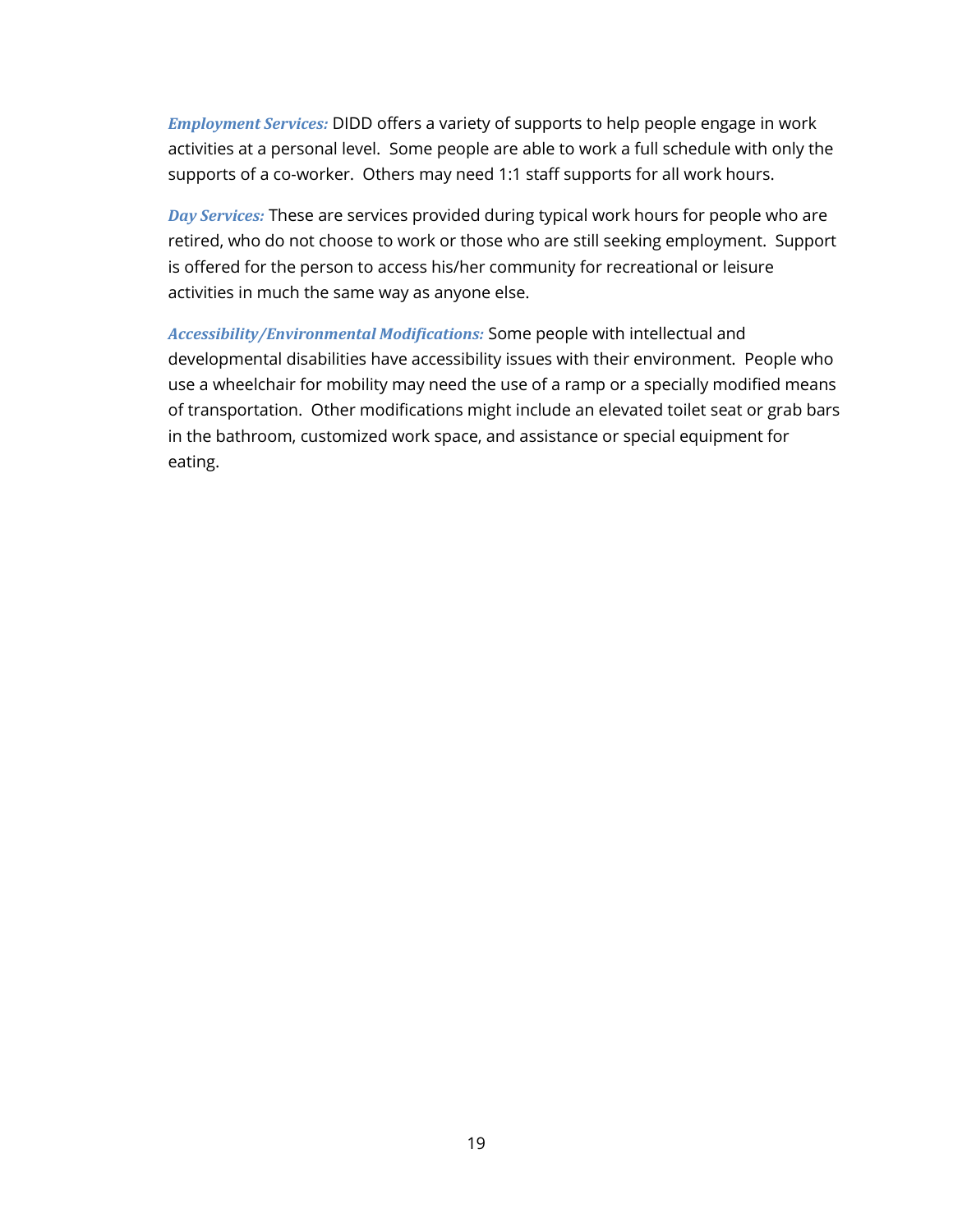# The Role of DIDD Investigators in Allegations of **Abuse, Neglect and Exploitation**

#### *Organizational Structure*

The Department of Intellectual and Developmental Disabilities (DIDD) has a statewide network of investigators. There are approximately 15 investigators who are departmental employees located in each of the three regions of the state. Offices are located in Greeneville, Knoxville and Chattanooga in the East Region, Nashville in the Middle Region and Jackson and Arlington in the West Region. The investigators report to an investigations coordinator in their region. The three investigations coordinators report to the director of investigations in DIDD's Central Office in Nashville.

#### *DIDD Investigators*

Most DIDD investigators have many years of experience with the department. A number of them have prior experience with law enforcement agencies or prior investigative experience with other state departments or agencies. They are trained and certified by an outside entity under contract with the department and receive ongoing training on a monthly and quarterly basis.

### *Reporting of Incidents*

Statewide, there are approximately 440 privately owned and operated service providers who work with people with intellectual disabilities under the jurisdiction of DIDD. These providers are under contract with DIDD. Their provider agreements require them to report to DIDD a variety of incident types and to cooperate with DIDD investigators if an investigation is opened regarding a particular incident. Most DIDD investigations are opened as a result of phone calls to the investigations hotline in the region. The hotline is manned 24 hours a day by an on-call investigator. Calls to the hotline are not limited to provider personnel. Parents or relatives of the person with disabilities, private citizens, anonymous callers and anyone else may report an incident. Incidents involving persons supported at the three remaining developmental centers operated by DIDD (Clover Bottom, Greene Valley and Harold Jordan Center) must also be reported, as well as those occurring at private intermediate care facilities (ICF) contracted with TennCare. If you become aware of an incident that causes you concern, even though it may not rise to the level of law enforcement action, you should call the hotline. Those numbers are: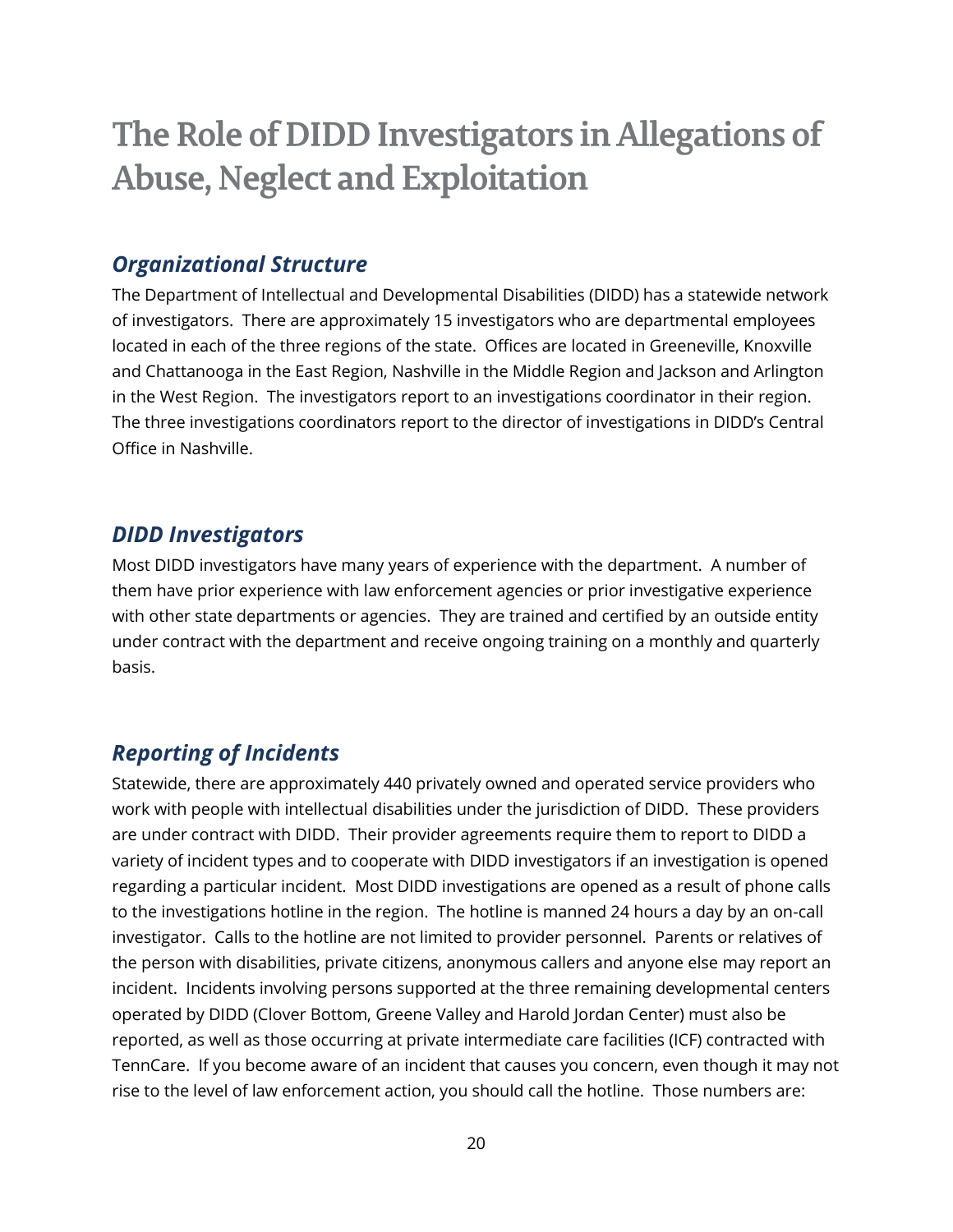- East Tennessee (800) 579-0023
- Middle Tennessee (888) 633-1313
- West Tennessee (888) 632-4490

The on-call investigator may respond to the scene of the incident (or the hospital, if appropriate) in cases of abuse, serious injury or death, to take necessary steps to safeguard the person supported and/or interview witnesses and collect or preserve evidence.

### *What Types of Incidents Are Investigated?*

DIDD opens investigations of all reported allegations of abuse, neglect, exploitation, serious injury of unknown cause, suspicious injury and unexpected or unexplained deaths of people supported by DIDD. The following are the definitions of those terms, with citations to Tennessee statutes:

*Abuse:* [defined in T.C.A. § 33-2-402 (1)] the knowing infliction of injury, unreasonable confinement, intimidation or punishment with resulting physical harm, pain or mental anguish. DIDD recognizes three subcategories of abuse:

- **i. Physical Abuse:** actions including, but not limited to, any physical motion or action by which physical harm, pain or mental anguish is inflicted or caused. The use of any unauthorized restrictive or intrusive procedure to control behavior or punish. Corporal punishment, takedowns, prone and supine restraints are prohibited and considered abuse.
- **ii. Sexual Abuse:** any type of sexual activity or contact with sexual intent or motivation between a person supported and anyone affiliated with DIDD as a staff person, employee or a contracted provider or volunteer. This includes but is not limited to actions by which a person is coerced into sexual activity (forced, tricked, induced or threatened) or exposed to sexually explicit material or language. Sexual battery by an authority figure as defined in T.C.A. § 39-13-527 is also considered sexual abuse. Sexual abuse occurs whether or not a person is able to give consent to such activities.
- **iii. Emotional/Psychological Abuse:** actions including but not limited to humiliation, harassment, threats of punishment or deprivation, intimidation or demeaning or derogatory communication (vocal, written, gestures) directed to or within eyesight or audible range of the person supported.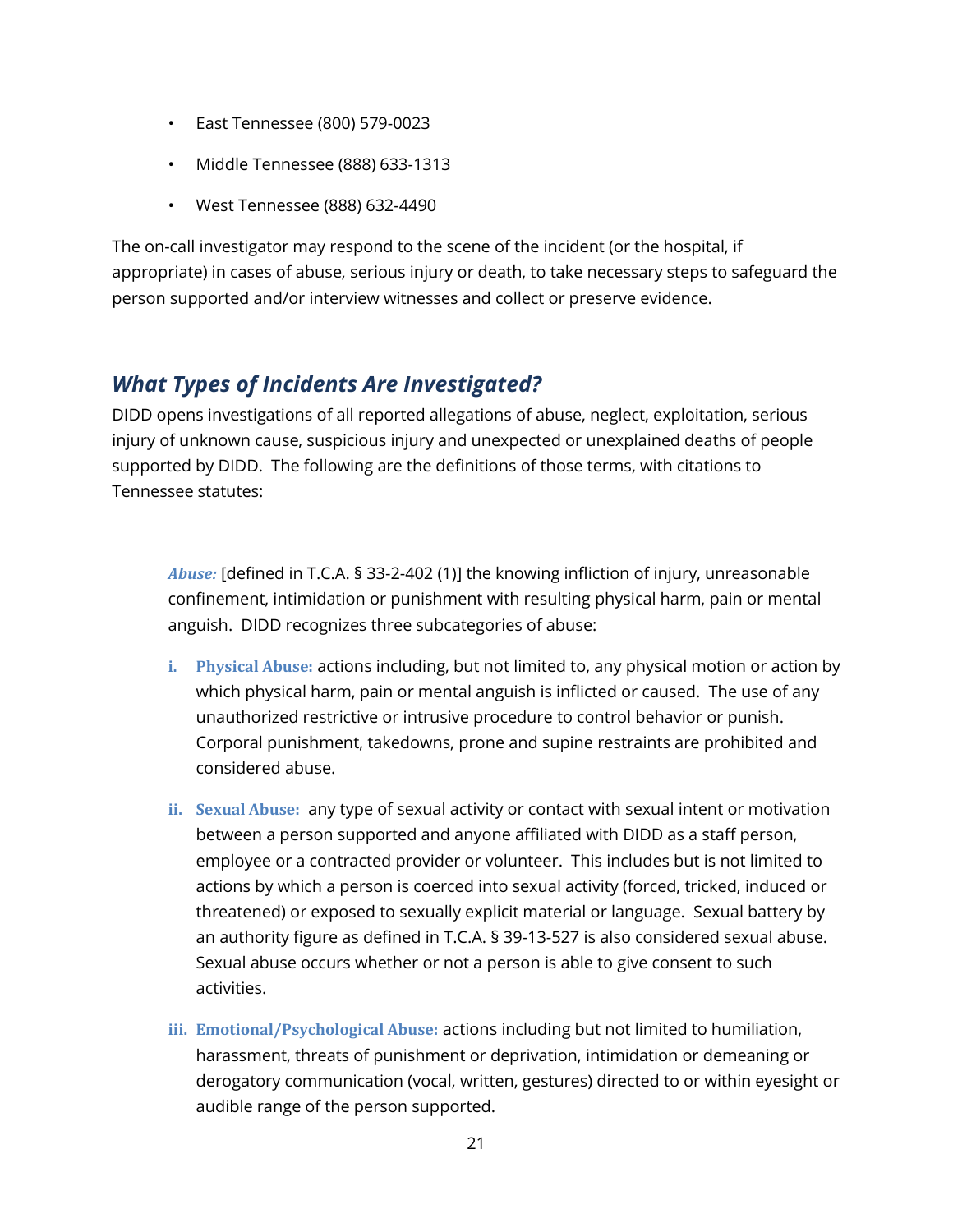*Neglect:* [T.C.A. § 33-2-402 (9)] failure to provide goods or services necessary to avoid physical harm, mental anguish or mental illness, which results in injury or probable risk of serious harm.

*Exploitation:* [T.C.A. § 33-2-402 (8)] actions including but not limited to the deliberate misplacement, misappropriation or wrongful temporary or permanent use of belongings or money with or without the consent of a person using services. The illegal or improper use of a person's resources or status for another's benefit or advantage is considered exploitation.

*Serious Injury of Unknown Cause:* an injury that requires assessment and treatment beyond basic first aid that can be administered by a lay person, the cause of which is unknown.

*Suspicious Injury:* an injury that may have been the result of abuse or neglect or is not consistent with the explanation provided. There must be a reason to suspect the injury was the result of abuse or neglect.

*Death:* a fatality occurring under circumstances that are unexpected or unexplained.

If an incident falling into one of these categories is reported and the alleged perpetrator is an employee of DIDD, an employee of a DIDD-contracted provider or private ICF or a volunteer working under the auspices of DIDD or a provider, an investigation will be opened. Some people supported by DIDD live with their families, and many visit their families. If a family member who is not receiving payment from DIDD for services rendered is the alleged perpetrator, an investigation will not be opened, unless there was neglect on the part of a paid caregiver in allowing the person supported to be placed at risk.

#### *Involvement of Law Enforcement*

In many cases, the DIDD on-call investigator will instruct the caller to contact Adult Protective Services and, if criminal activity is alleged or suspected, local law enforcement. The provider's incident management coordinator will also be instructed to secure the scene, keep all material witnesses at the scene, request medical assistance for the victim, if necessary, and call law enforcement authorities.

#### *Interaction Between the DIDD Investigator and Law Enforcement*

When a DIDD investigation is opened in a matter in which there is also activity by local law enforcement or the TBI, it is the policy of the department for its investigators to make contact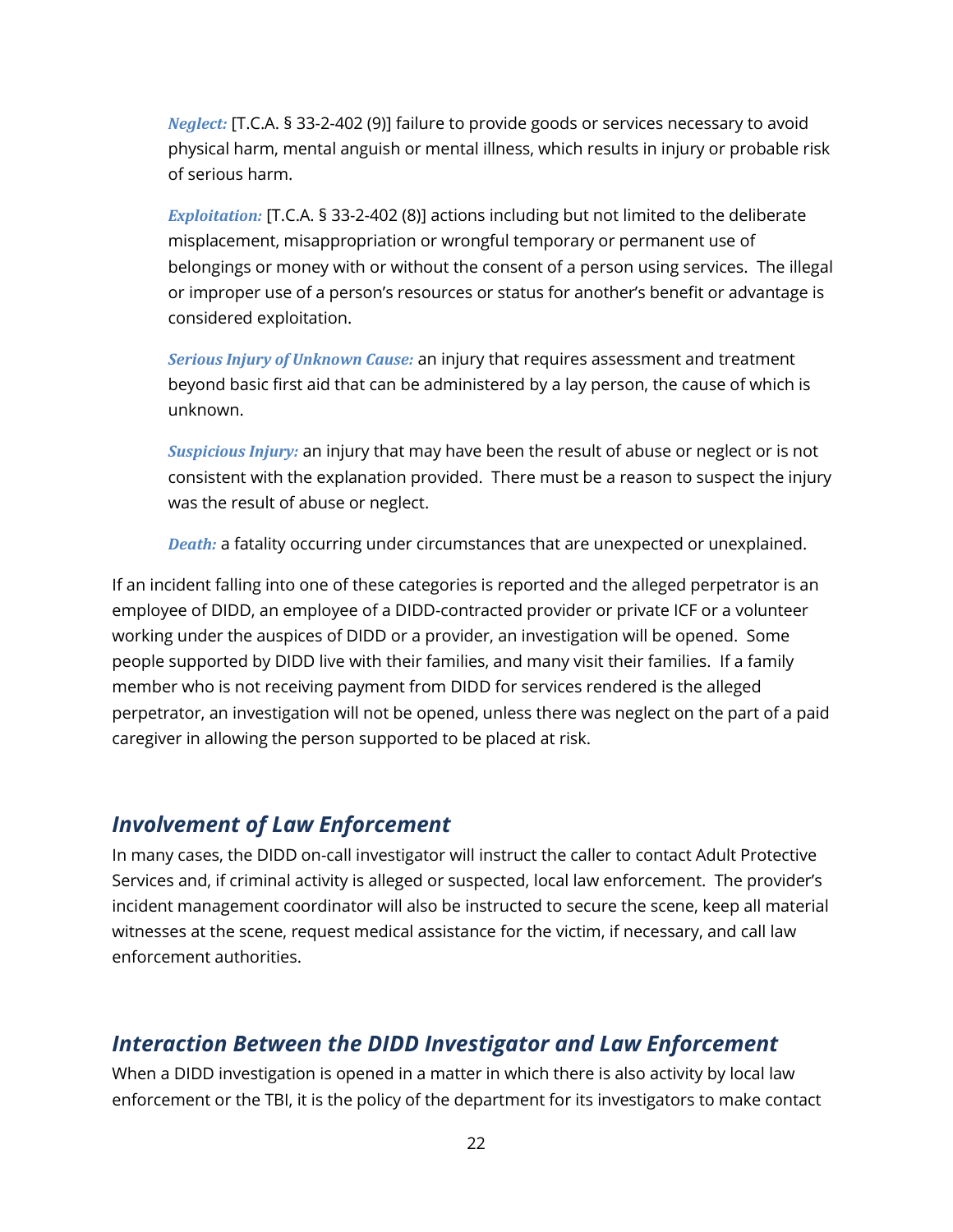with the other investigator(s), make efforts to collaborate in the investigative process and when instructed by law enforcement, defer to the criminal investigators.

If the DIDD investigator becomes aware that another investigation of the same or related incident is being conducted by local law enforcement, TBI, Adult Protective Services or Child Protective Services, the investigator will:

- 1. Make contact with the outside entity and explain the role of the DIDD investigator and the investigative process.
- 2. Attempt to establish an arrangement with the other investigator for mutual assistance and for the sharing of facts and information relevant to the investigations.

A collaborative investigation may be appropriate in some cases so that some investigative activities may be conducted simultaneously by both investigators and/or the results of activities conducted separately may be shared. If collaboration is not feasible, the DIDD investigator will conduct his or her investigation independently unless the DIDD investigation is delayed at the request of a law enforcement agency.

When a law enforcement agency requests that the DIDD investigator delay his or her investigation because of an ongoing criminal investigation, this request will be honored. The DIDD investigator will request an extension(s) of time to complete the DIDD investigation. The investigator will also contact the law enforcement agency in writing and request that the investigator be notified when the criminal investigation is completed along with the outcome. The investigator will contact the officer(s) monthly to inquire about the current status of the criminal investigation. Since the DIDD investigator is "on hold" and is also required to document these contacts, updated information provided by the officer will always be appreciated. When the DIDD investigator receives notification that the criminal investigation has concluded, the DIDD investigation will resume and be completed.

When the criminal and DIDD investigations proceed simultaneously, the DIDD investigator will cooperate with the law enforcement officers, sharing information and documents collected, including witness statement, photos and other items. Since the DIDD investigator also has a job to do, any reciprocal assistance that the officer(s) can provide will be welcomed. Sometimes DIDD investigators attend police questioning of witnesses and take notes or use the interview as an opportunity to obtain a written statement from the witness. It is not uncommon for a DIDD investigator to be asked to testify at a criminal hearing. DIDD values its relationships with local law enforcement organizations and believes that working with law enforcement to hold perpetrators of abuse, neglect and exploitation of vulnerable persons accountable is in everyone's best interest.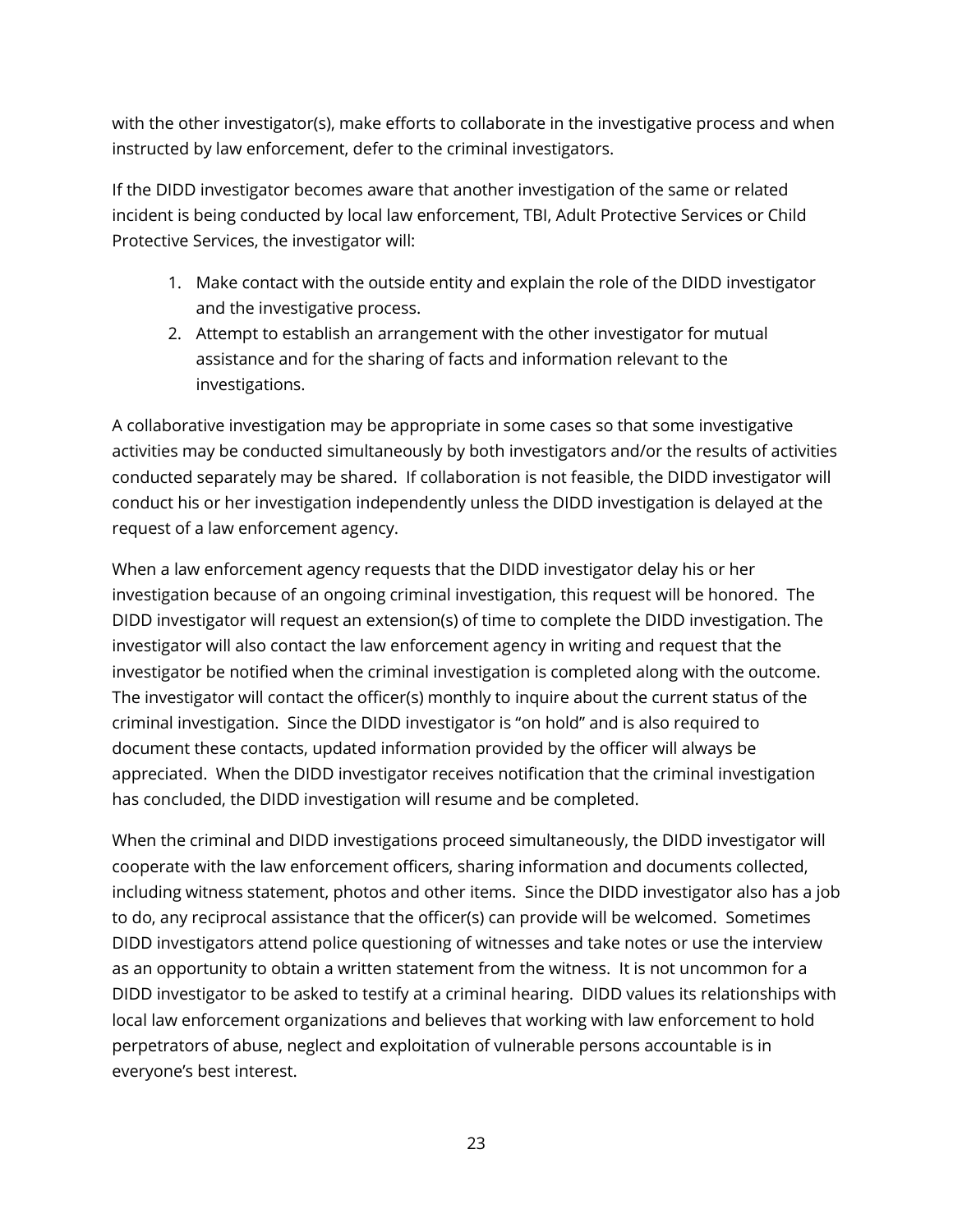# *Administrative Leave for Alleged Perpetrator*

If DIDD opens an investigation of allegations of physical or sexual abuse, the provider must place the alleged perpetrator on administrative leave or in another position in which he or she does not have direct contact with, or supervisory responsibility for, a person(s) supported. This is done for the safety of the victim and other persons supported. Providers may request an exception to this requirement if they furnish evidence that the legal representative of any person supported who will come into contact with the employee consents and if other conditions, such as increased supervision and unannounced visits to the home by provider management, are undertaken. After some information about the case is gathered by the investigator, such requests are approved or denied by the director of investigations.

## *Conduct of a DIDD Investigation*

When an investigation is assigned, the DIDD investigator first contacts the provider to notify management that an investigation is now in progress. A request is made for specific documents that may be relevant to the incident and the person supported, including incident reports, staffing plan, Individual Support Plan or other care plans, daily notes, medical, EMS or hospital records or training records. The investigator will schedule interviews of the person supported and other witnesses who may have been present at the time of the incident. When the investigator visits the person supported, he or she will inspect the scene and may take photographs or draw diagrams. During interviews with witnesses, written and signed statements are obtained whenever possible. Follow-up interviews may be necessary, as well as interviews of supervisors or management, doctors, nurses, EMS technicians, private citizens and conservators or family members of the person supported.

When the witness interviews have been completed and other evidence has been collected and reviewed, the investigator prepares a written report describing and summarizing the evidence collected. The report also contains conclusions based on the preponderance of the evidence standard to answer the investigative question(s) as to whether the alleged perpetrator committed abuse, neglect or exploitation of a person supported.

Investigators are under strict time deadlines to complete an investigation. If the facility providing care to the victim is one of DIDD's contracted community providers, unless there are significant complications, the report must be completed within 30 calendar days from the day the incident was first reported to DIDD. If the facility is a public intermediate care facility operated by DIDD, the report must be completed within 5 business days.

### *The Abuse Registry*

The Department of Health maintains a statewide, public registry of persons who have been determined to have abused, neglected, misappropriated or exploited the property of vulnerable individuals. The registry is governed by statute, T.C.A. § 68-11-1001, *et seq*.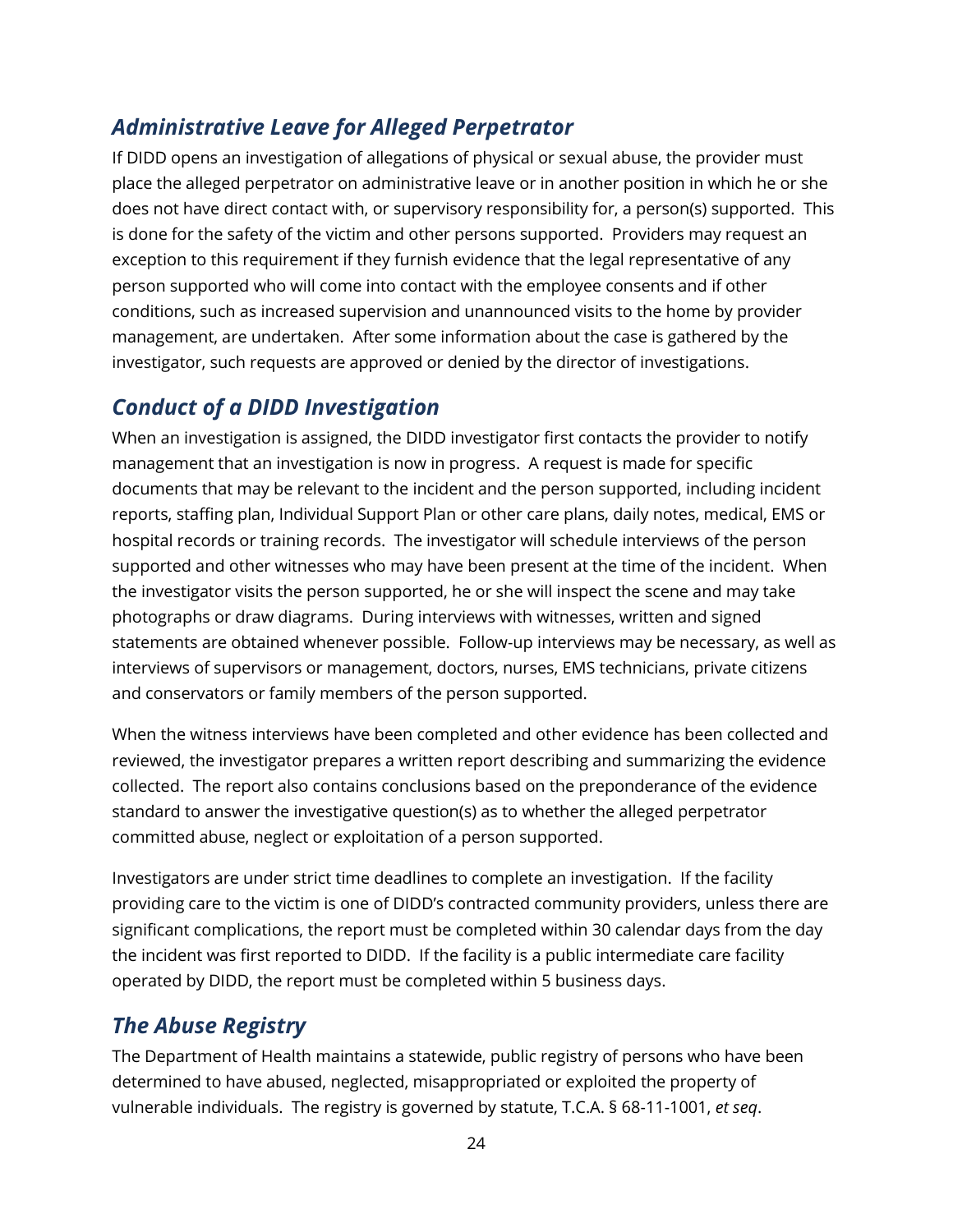Referrals to the registry may be made by departments and agencies of state government, including the TBI and other law enforcement agencies. Offenses justifying placement do not have to be criminal in nature. However, if a criminal act constitutes an "offense against a vulnerable person", when the Department of Health receives notice of a criminal conviction, the offender's name will be placed on the registry.

DIDD has a committee comprised of state employees, advocates, stakeholders and provider representatives that determine whether persons substantiated in a DIDD investigation should be referred to the Department of Health for placement on the Abuse Registry. If an offender is referred for placement, he or she has the right to be informed of the proposed placement and a due process hearing. DIDD's procedure is to send notice to the offender by certified and regular mail of the intended placement and allow 30 days to request a hearing. If the person does not respond, his/her information is sent to the Department of Health for placement on the registry. If a hearing is requested in time, the matter is turned over to the DIDD Office of General Counsel.

Once a person's name is placed on the registry, it is not removed except under very limited circumstances. The person may not be employed by DIDD, DCS, DHS, the Department of Health, or other state departments and agencies that elect to utilize the registry in hiring decisions. The person may not be employed by a company or entity licensed by, or which has a contract for provision of care with these named state departments.

A person may have his or her name removed from the registry if there has been a mistake in the report of a criminal disposition, reversal of a criminal conviction or if the department that made the referral determines that it was an error. A person may request that the department which made the referral remove his/her name from the registry. The department will then convene an "advisory group" of qualified individuals to make a recommendation. This group may determine that the person is unlikely to offend again and that removal is "clearly warranted". This recommendation may or may not be accepted by the department. If not accepted, the person may request an administrative hearing.

Sometimes criminal cases are resolved by orders of conviction resulting from plea bargains in which the prosecutor has included, as a term of agreeing to the defendant's plea, that the defendant consent that his or her name be placed on the Abuse Registry. If you are involved in a criminal case of abuse, neglect or exploitation of a vulnerable person, it would be helpful to remind the prosecutor you are working with of the availability of the Abuse Registry and make the suggestion that placement on the registry be included as one of the terms of any plea arrangement with the defendant.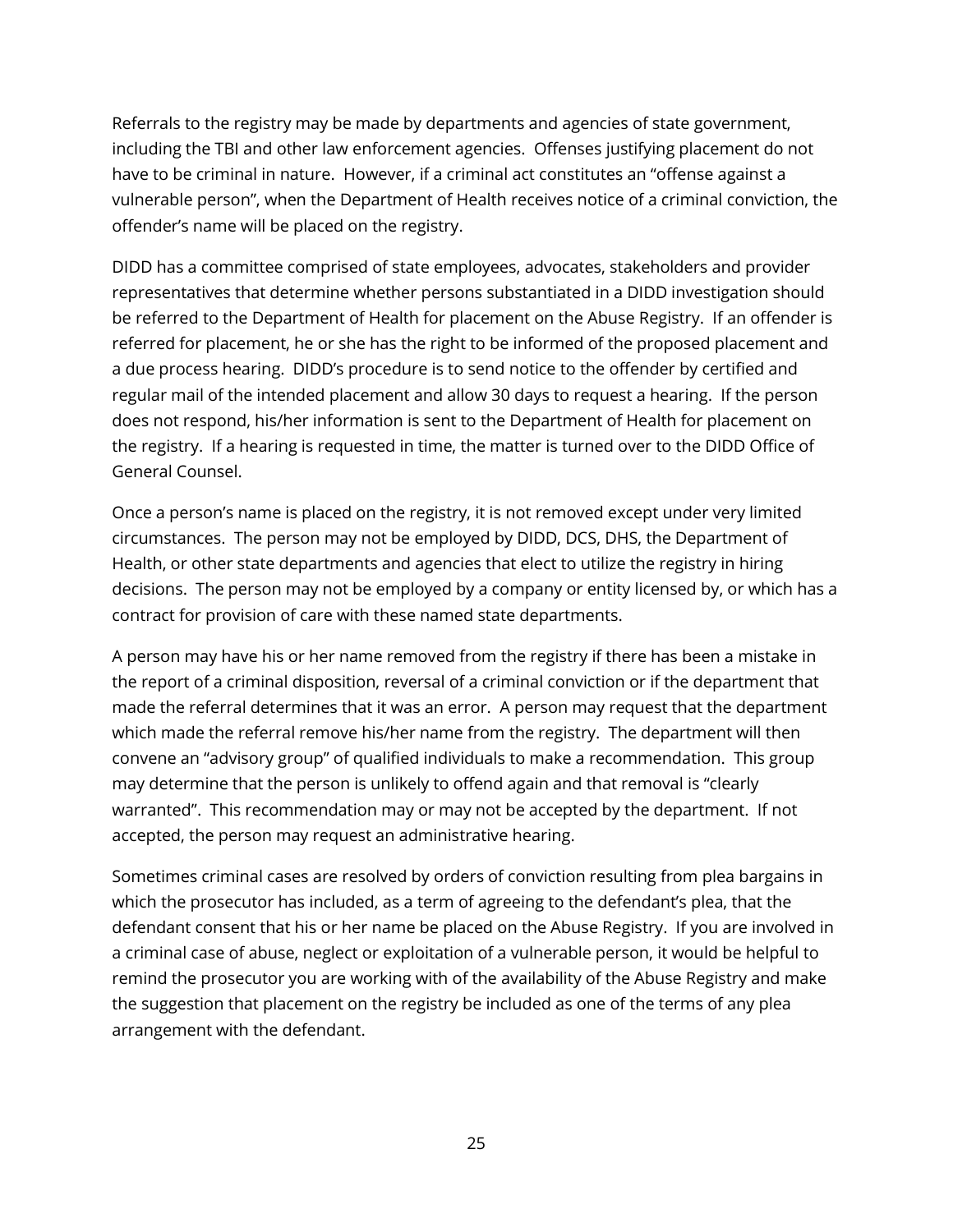# **APPENDIX**

# *TENNESSEE CRIMINAL STATUTES THAT MAY BE APPLICABLE TO CASES IN WHICH INDIVIDUALS WITH INTELLECTUAL OR DEVELOP-MENTAL DISABILITIES ARE VICTIMS*

#### *T.C.A. § 39-13-101. Assault*

(a) A person commits assault who:

(1) Intentionally, knowingly or recklessly causes bodily injury to another;

(2) Intentionally or knowingly causes another to reasonably fear imminent bodily injury; or

(3) Intentionally or knowingly causes physical contact with another and a reasonable person would regard the contact as extremely offensive or provocative

…

#### *T.C.A. § 39-13-102. Aggravated assault*

(a)(1) A person commits aggravated assault who:

(A) Intentionally or knowingly commits an assault as defined in § 39-13-101, and the assault:

- (i) Results in serious bodily injury to another;
- (ii) Results in the death of another;
- (iii) Involved the use or display of a deadly weapon; or

(iv) Was intended to cause bodily injury to another by strangulation or bodily injury by strangulation was attempted; or

(B) Recklessly commits an assault as defined in § 39-13-101(a)(1), and the assault:

- (i) Results in serious bodily injury to another;
- (ii) Results in the death of another; or
- (iii) Involved the use or display of a deadly weapon.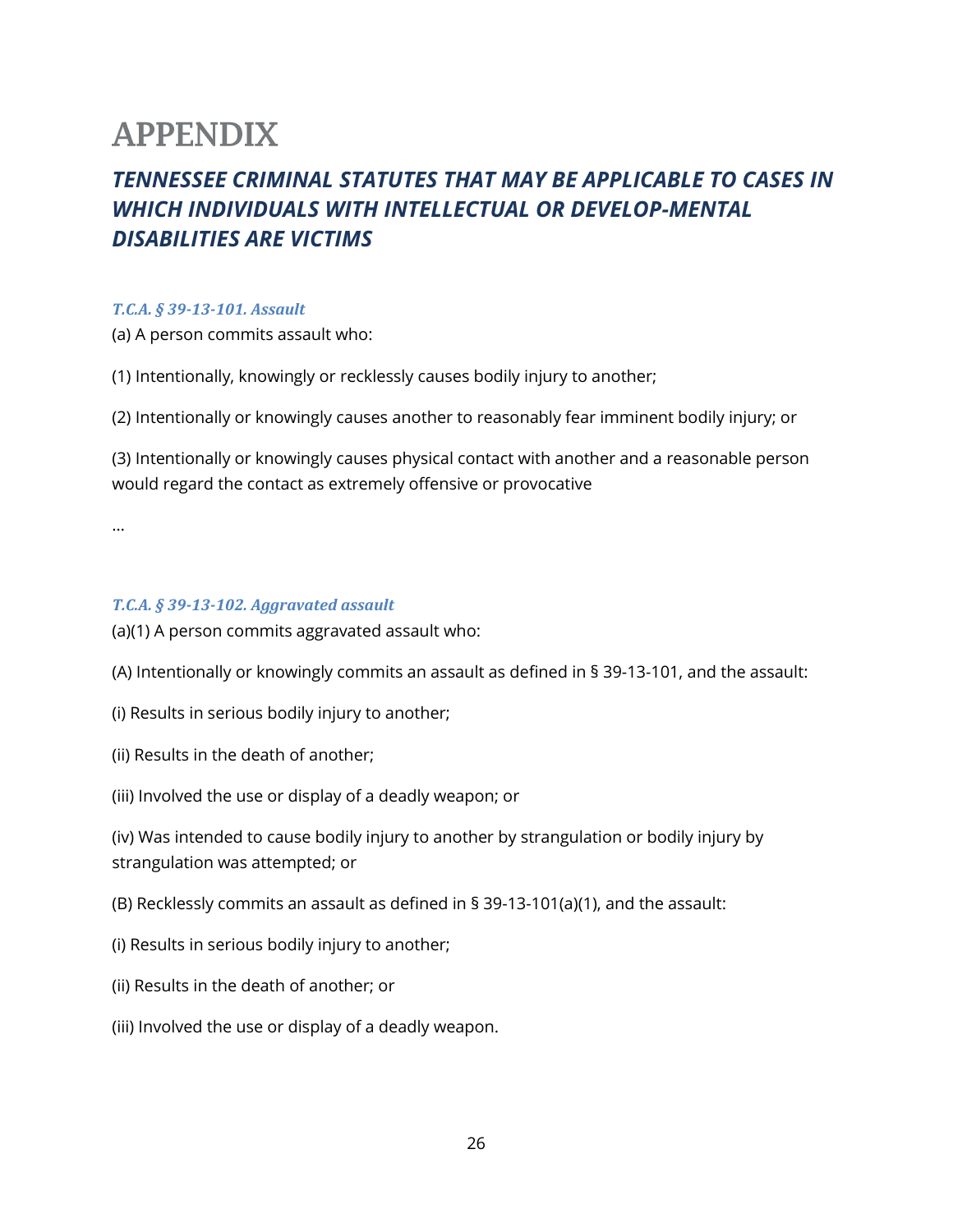(2) For purposes of subdivision (a)(1)(A)(iv) "strangulation" means intentionally impeding normal breathing or circulation of the blood by applying pressure to the throat or neck or by blocking the nose and mouth of another person.

(b) A person commits aggravated assault who, being the parent or custodian of a child or the custodian of an adult, intentionally or knowingly fails or refuses to protect the child or adult from an aggravated assault as defined in subdivision (a)(1) or aggravated child abuse as defined in § 39-15-402.

(c) A person commits aggravated assault who, after having been enjoined or restrained by an order, diversion or probation agreement of a court of competent jurisdiction from in any way causing or attempting to cause bodily injury or in any way committing or attempting to commit an assault against an individual or individuals, intentionally or knowingly attempts to cause or causes bodily injury or commits or attempts to commit an assault against the individual or individuals

…

#### *T.C.A. § 39-13-103. Reckless endangerment*

(a) A person commits an offense who recklessly engages in conduct that places or may place another person in imminent danger of death or serious bodily injury.

(b)(1) Reckless endangerment is a Class A misdemeanor;

(2) Reckless endangerment committed with a deadly weapon is a Class E felony;

(3) Reckless endangerment by discharging a firearm into a habitation, as defined under § 39-14- 401, is a Class C felony, unless the habitation was unoccupied at the time of the offense, in which event it is a Class D felony;

(4) In addition to the penalty authorized by this subsection (b), the court shall assess a fine of fifty dollars (\$50.00) to be collected as provided in § 55-10-412(b) and distributed as provided in § 55-10-412(c).

#### *T.C.A. § 39-13-502. Aggravated rape*

(a) Aggravated rape is unlawful sexual penetration of a victim by the defendant or the defendant by a victim accompanied by any of the following circumstances: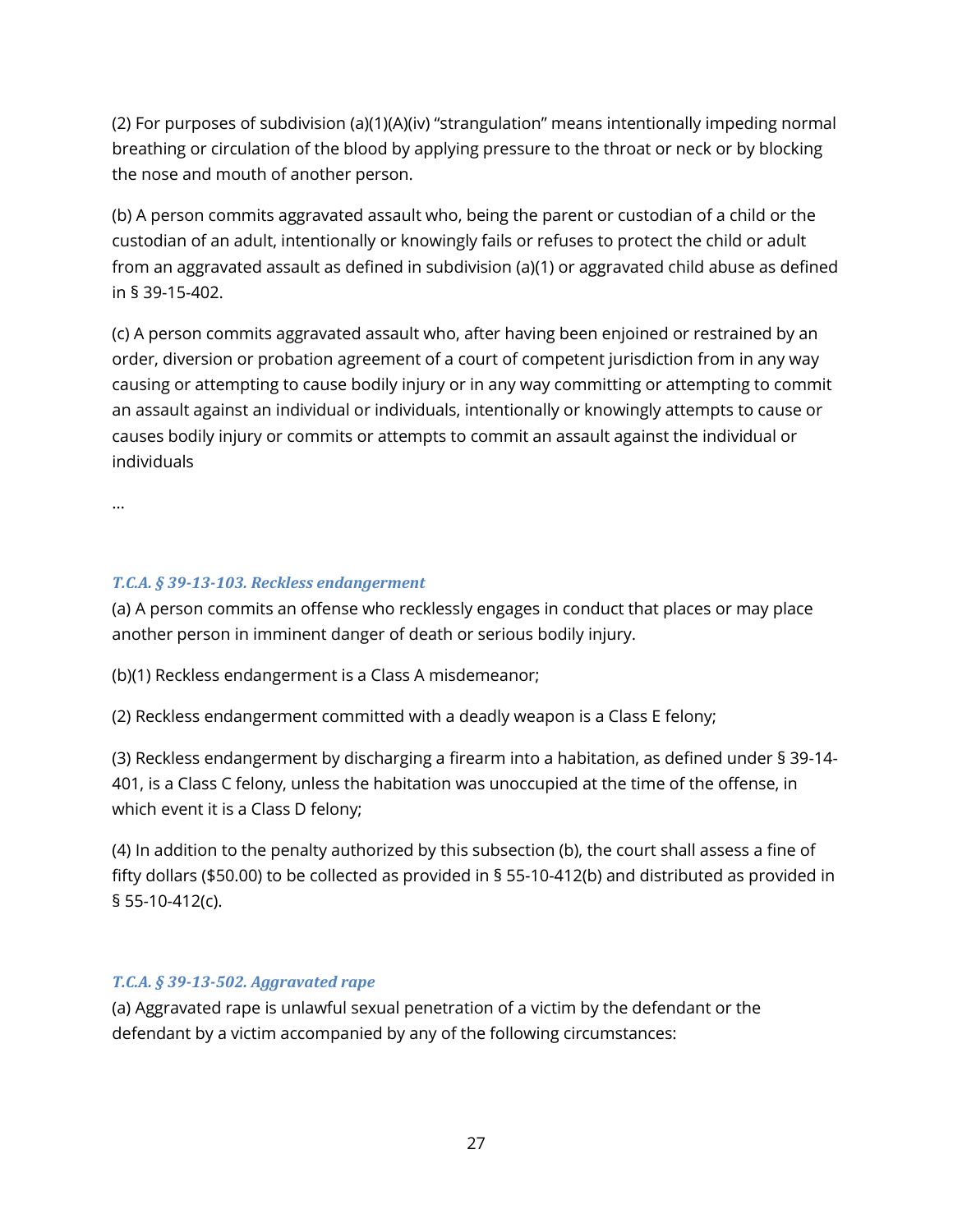(1) Force or coercion is used to accomplish the act and the defendant is armed with a weapon or any article used or fashioned in a manner to lead the victim reasonably to believe it to be a weapon;

(2) The defendant causes bodily injury to the victim;

(3) The defendant is aided or abetted by one (1) or more other persons; and

(A) Force or coercion is used to accomplish the act; or

(B) The defendant knows or has reason to know that the victim is mentally defective, mentally incapacitated or physically helpless.

(b) Aggravated rape is a Class A felony.

#### *T.C.A. § 39-13-503. Rape*

(a) Rape is unlawful sexual penetration of a victim by the defendant or of the defendant by a victim accompanied by any of the following circumstances:

(1) Force or coercion is used to accomplish the act;

(2) The sexual penetration is accomplished without the consent of the victim and the defendant knows or has reason to know at the time of the penetration that the victim did not consent;

(3) The defendant knows or has reason to know that the victim is mentally defective, mentally incapacitated or physically helpless; or

(4) The sexual penetration is accomplished by fraud.

(b) Rape is a Class B felony.

#### *T.C.A. § 39-13-504. Aggravated sexual battery*

(a) Aggravated sexual battery is unlawful sexual contact with a victim by the defendant or the defendant by a victim accompanied by any of the following circumstances:

(1) Force or coercion is used to accomplish the act and the defendant is armed with a weapon or any article used or fashioned in a manner to lead the victim reasonably to believe it to be a weapon;

(2) The defendant causes bodily injury to the victim;

(3) The defendant is aided or abetted by one (1) or more other persons; and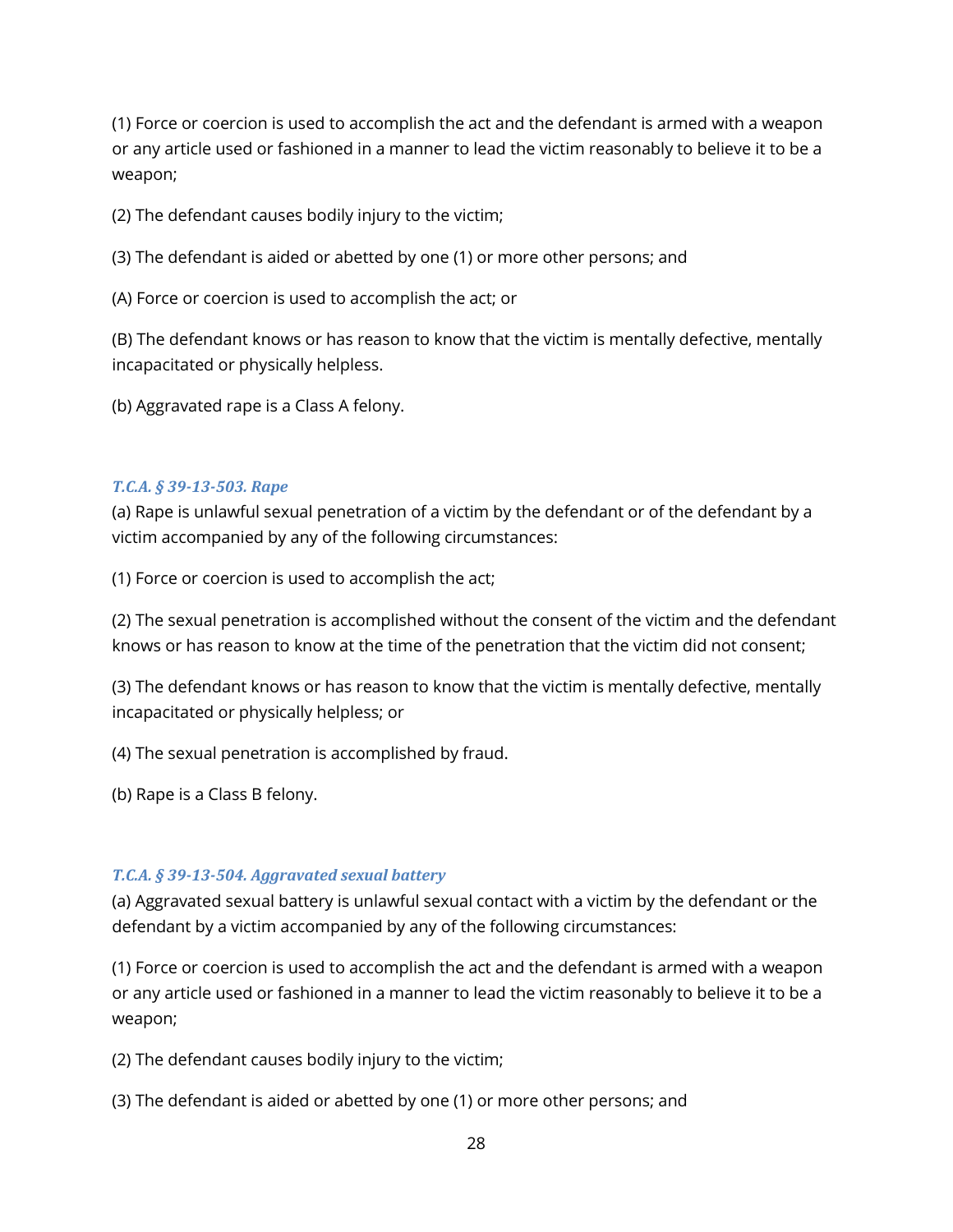(A) Force or coercion is used to accomplish the act; or

(B) The defendant knows or has reason to know that the victim is mentally defective, mentally incapacitated or physically helpless; or

(4) The victim is less than thirteen (13) years of age.

(b) Aggravated sexual battery is a Class B felony.

#### *T.C.A. § 39-13-505. Sexual battery*

(a) Sexual battery is unlawful sexual contact with a victim by the defendant or the defendant by a victim accompanied by any of the following circumstances:

(1) Force or coercion is used to accomplish the act;

(2) The sexual contact is accomplished without the consent of the victim and the defendant knows or has reason to know at the time of the contact that the victim did not consent;

(3) The defendant knows or has reason to know that the victim is mentally defective, mentally incapacitated or physically helpless; or

(4) The sexual contact is accomplished by fraud.

(b) As used in this section, "coercion" means the threat of kidnapping, extortion, force or violence to be performed immediately or in the future.

(c) Sexual battery is a Class E felony.

#### *T.C.A. § 39-14-103. Theft of property*

(a) A person commits theft of property if, with intent to deprive the owner of property, the person knowingly obtains or exercises control over the property without the owner's effective consent.

…

#### *T.C.A. § 39-14-104. Theft of services*

(a) A person commits theft of services who:

(1) Intentionally obtains services by deception, fraud, coercion, forgery, false statement, false pretense or any other means to avoid payment for the services;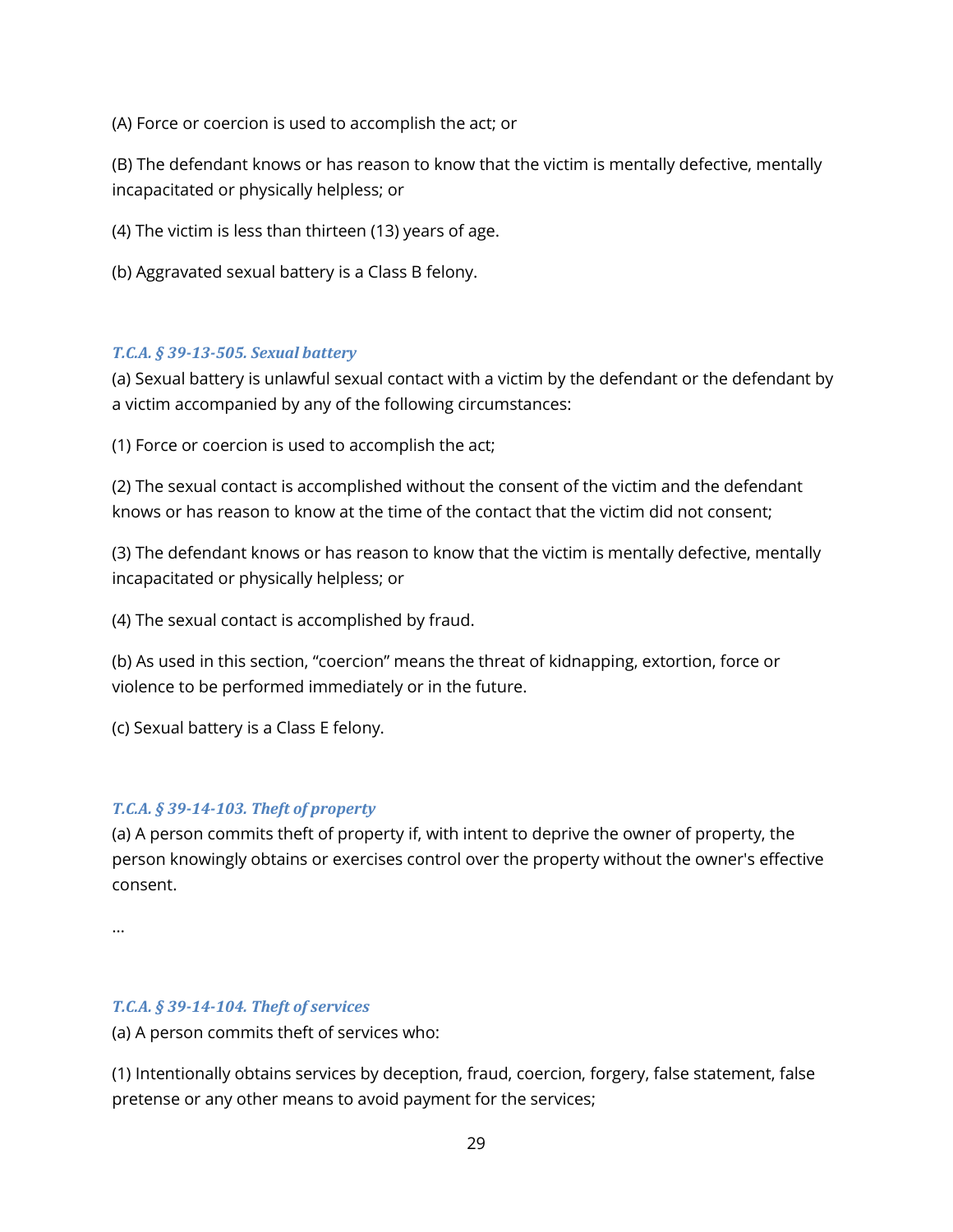(2) Having control over the disposition of services to others, knowingly diverts those services to the person's own benefit or to the benefit of another not entitled thereto; or

(3) Knowingly absconds from establishments where compensation for services is ordinarily paid immediately upon the rendering of them, including, but not limited to, hotels, motels and restaurants, without payment or a bona fide offer to pay.

(b) Any individual directly or indirectly harmed by a violation of subsection (a) shall have legal standing to report such violations to law enforcement and testify in support of corresponding criminal charges.

#### *T.C.A. § 39-14-114. Forgery*

(a) A person commits an offense who forges a writing with intent to defraud or harm another.

(b) As used in this part, unless the context otherwise requires:

(1) "Forge" means to:

(A) Alter, make, complete, execute or authenticate any writing so that it purports to:

(i) Be the act of another who did not authorize that act;

(ii) Have been executed at a time or place or in a numbered sequence other than was in fact the case; or

(iii) Be a copy of an original when no such original existed;

(B) Make false entries in books or records;

(C) Issue, transfer, register the transfer of, pass, publish, or otherwise utter a writing that is forged within the meaning of subdivision (b)(1)(A); or

(D) Possess a writing that is forged within the meaning of subdivision (b)(1)(A) with intent to utter it in a manner specified in subdivision (b)(1)(C); and

(2) "Writing" includes printing or any other method of recording information, money, coins, tokens, stamps, seals, credit cards, badges, trademarks, and symbols of value, right, privilege or identification.

(c) An offense under this section is punishable as theft pursuant to § 39-14-105, but in no event shall forgery be less than a Class E felony.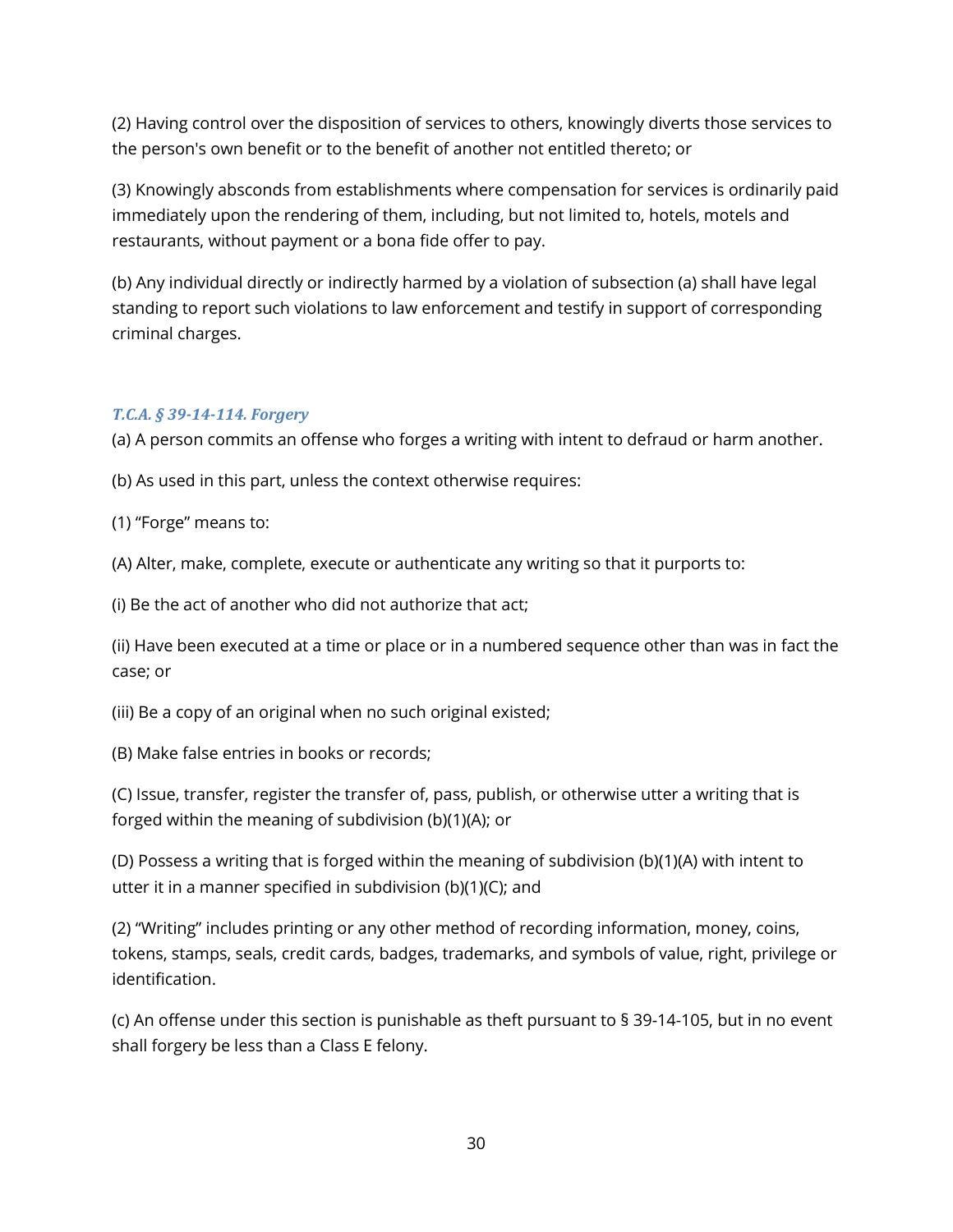#### *T.C.A. § 39-14-118. Credit or debit cards; unauthorized use or possession*

(a) A person commits the crime of illegal possession of a credit or debit card who, knowing the person does not have the consent of the owner or issuer, takes, exercises control over or otherwise uses that card or information from that card.

(b) A person commits the crime of fraudulent use of a credit or debit card who uses, or allows to be used, a credit or debit card or information from that card, for the purpose of obtaining property, credit, services or anything else of value with knowledge that:

(1) The card is forged or stolen;

(2) The card has been revoked or cancelled;

(3) The card has expired and the person uses the card with fraudulent intent; or

(4) For any other reason the use of the card is unauthorized by either the issuer or the person to whom the credit or debit card is issued.

(c)(1) Fraudulent use of a credit or debit card is punishable as theft pursuant to § 39-14-105, depending on the amount of property, credit, goods or services obtained.

(2) If no property, credit, goods, or services are actually received or obtained, illegal possession or fraudulent use of a credit card is a Class A misdemeanor.

#### *T.C.A. § 39-14-146. Shoplifting*

(a) For purposes of § 39-14-103, a person commits theft of property if the person, with the intent to deprive a merchant of the stated price of merchandise, knowingly commits any of the following acts:

(1) Conceals the merchandise;

(2) Removes, takes possession of, or causes the removal of merchandise;

(3) Alters, transfers or removes any price marking, or any other marking which aids in determining value affixed to the merchandise;

(4) Transfers the merchandise from one (1) container to another; or

(5) Causes the cash register or other sales recording device to reflect less than the merchant's stated price for the merchandise.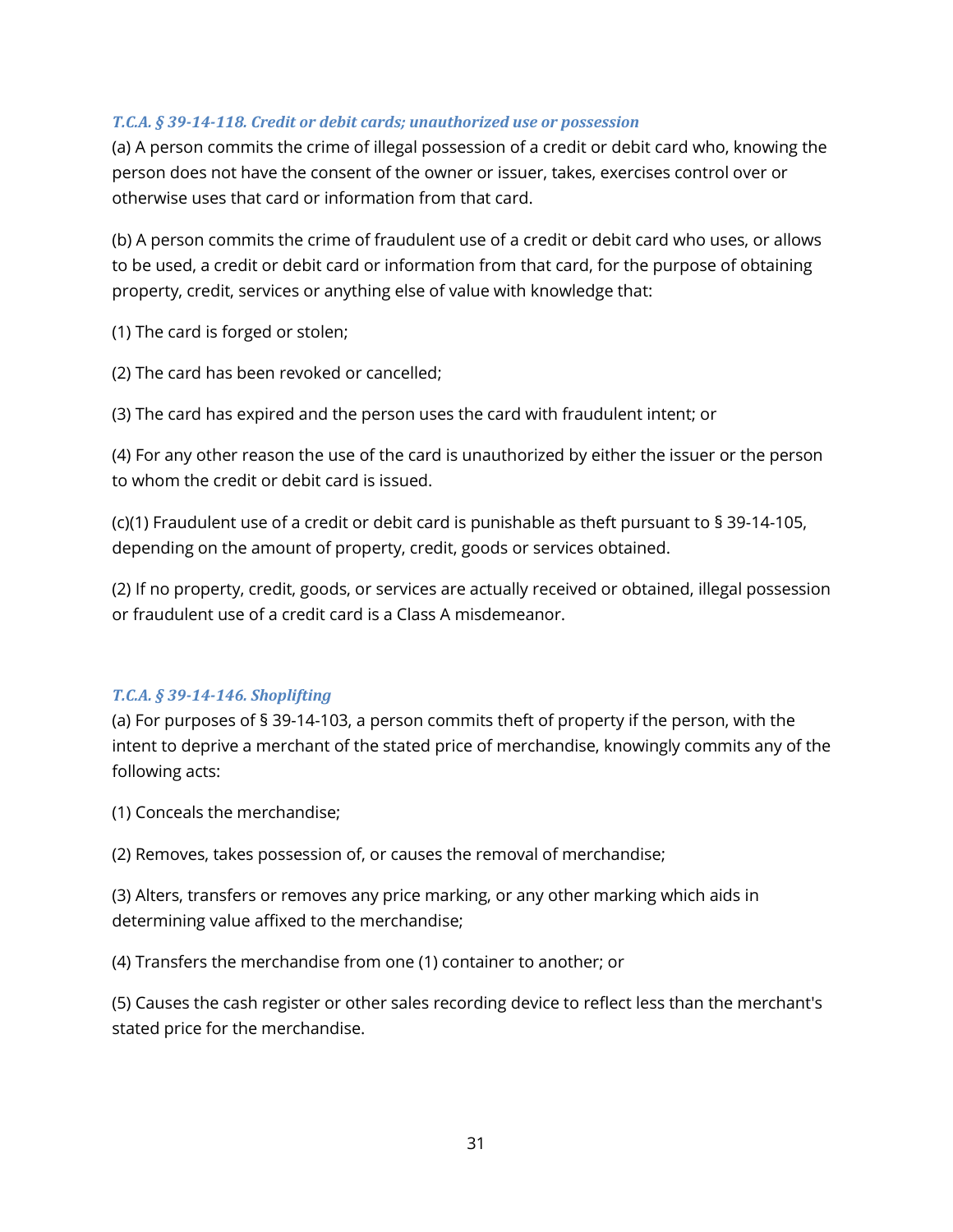(b) In a theft prosecution under this section, unless applicable, the state is not required to prove that the defendant obtained or exercised control over the merchandise as required in a prosecution under § 39-14-103.

#### *T.C.A. § 39-16-503. Evidence; destruction, tampering or fabrication*

(a) It is unlawful for any person, knowing that an investigation or official proceeding is pending or in progress, to:

(1) Alter, destroy, or conceal any record, document or thing with intent to impair its verity, legibility, or availability as evidence in the investigation or official proceeding; or

(2) Make, present, or use any record, document or thing with knowledge of its falsity and with intent to affect the course or outcome of the investigation or official proceeding.

(b) A violation of this section is a Class C felony.

#### *T.C.A. § 71-6-102. Definitions*

As used in this part, unless the context otherwise requires:

(1)(A) "Abuse or neglect" means the infliction of physical pain, injury, or mental anguish, or the deprivation of services by a caretaker that are necessary to maintain the health and welfare of an adult or a situation in which an adult is unable to provide or obtain the services that are necessary to maintain that person's health or welfare. Nothing in this part shall be construed to mean a person is abused or neglected or in need of protective services for the sole reason that the person relies on or is being furnished treatment by spiritual means through prayer alone in accordance with a recognized religious method of healing in lieu of medical treatment; further, nothing in this part shall be construed to require or authorize the provision of medical care to any terminally ill person if such person has executed an unrevoked living will in accordance with the Tennessee Right to Natural Death Act, compiled in title 32, chapter 11, and if the provision of such medical care would conflict with the terms of such living will;

(B) "Abuse or neglect" means transporting an adult and knowingly abandoning, leaving or failing to provide additional planned transportation for the adult if the adult's caretaker knows, or should know, that:

(i) The adult is unable to protect or care for himself or herself without assistance or supervision; and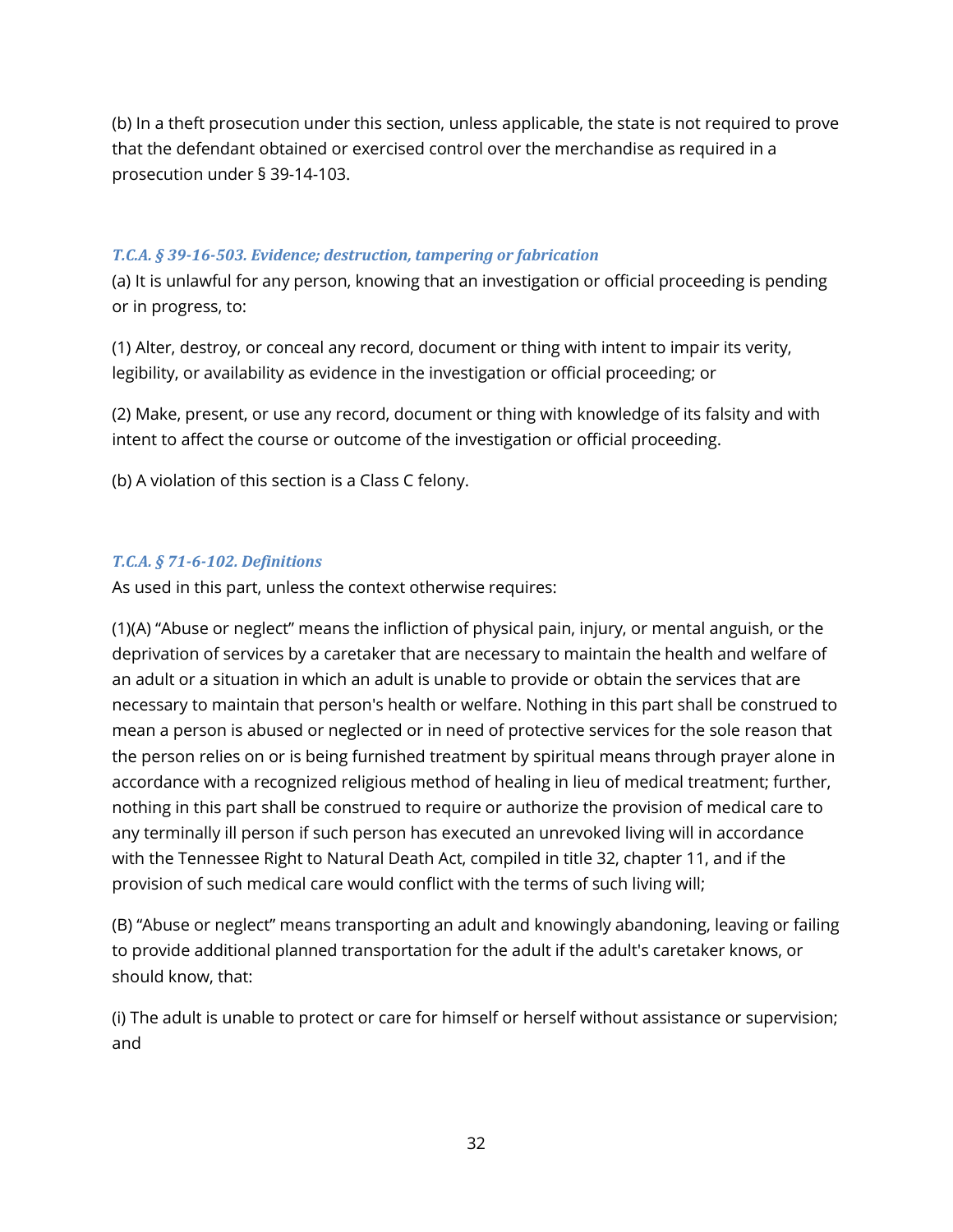(ii) The caretaker's conduct causes any of the results listed in subdivision (1)(A) or creates a substantial risk of such results;

(2) "Adult" means a person eighteen (18) years of age or older who because of mental or physical dysfunctioning or advanced age is unable to manage such person's own resources, carry out the activities of daily living, or protect such person from neglect, hazardous or abusive situations without assistance from others and who has no available, willing, and responsibly able person for assistance and who may be in need of protective services; provided, however, that a person eighteen (18) years of age or older who is mentally impaired but still competent shall be deemed to be a person with mental dysfunction for the purposes of this chapter;

(3) "Advanced age" means sixty (60) years of age or older;

(4) "Capacity to consent" means the mental ability to make a rational decision, which includes the ability to perceive, appreciate all relevant facts and to reach a rational judgment upon such facts. A decision itself to refuse services cannot be the sole evidence for finding the person lacks capacity to consent;

(5) "Caretaker":

(A) Means an individual or institution who has assumed the duty to provide for the care of the adult by contract or agreement;

(B) Includes a parent, spouse, adult child or other relative, both biological or by marriage, who:

(i) Resides with or in the same building with or regularly visits the adult;

(ii) Knows or reasonably should know of the adult's mental or physical dysfunction or advanced age; and

(iii) Knows or reasonably should know that the adult is unable to adequately provide for the adult's own care; and

(C) Does not mean a financial institution as a caretaker of funds or other assets unless such financial institution has entered into an agreement to act as a trustee of such property or has been appointed by a court of competent jurisdiction to act as a trustee with regard to the property of the adult;

(6) "Commissioner" means the commissioner of human services;

(7) "Department" means the department of human services;

(8) "Exploitation" means the improper use by a caretaker of funds that have been paid by a governmental agency to an adult or to the caretaker for the use or care of the adult;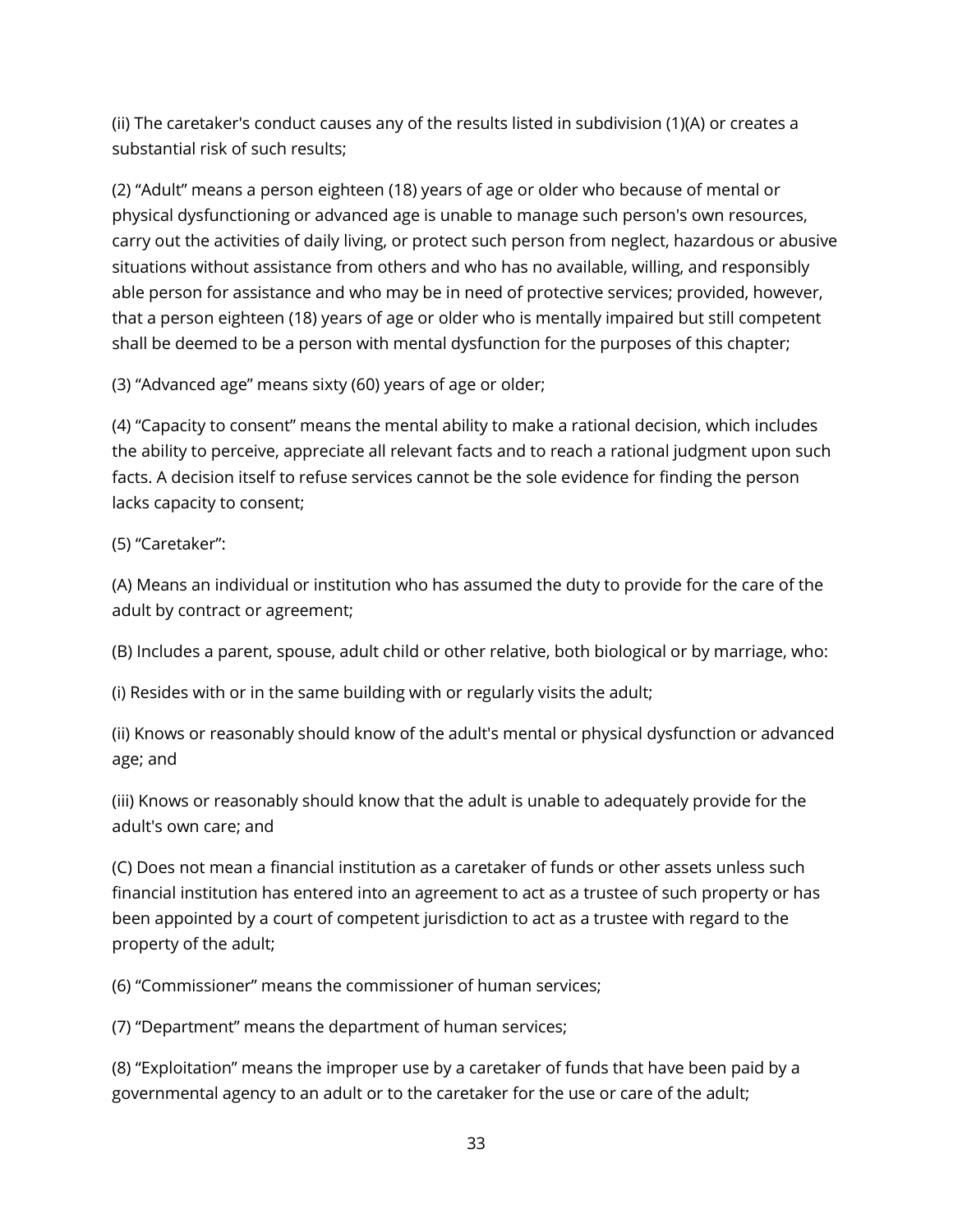(9) "Imminent danger" means conditions calculated to and capable of producing within a relatively short period of time a reasonable probability of resultant irreparable physical or mental harm or the cessation of life, or both, if such conditions are not removed or alleviated. However, the department is not required to assume responsibility for a person in imminent danger pursuant to this chapter except when, in the department's determination, sufficient resources exist for the implementation of this part;

(10) "Investigation" includes, but is not limited to, a personal interview with the individual reported to be abused, neglected, or exploited. When abuse or neglect is allegedly the cause of death, a coroner's or doctor's report shall be examined as part of the investigation;

(11) "Protective services" means services undertaken by the department with or on behalf of an adult in need of protective services who is being abused, neglected, or exploited. These services may include, but are not limited to, conducting investigations of complaints of possible abuse, neglect, or exploitation to ascertain whether or not the situation and condition of the adult in need of protective services warrants further action; social services aimed at preventing and remedying abuse, neglect, and exploitation; services directed toward seeking legal determination of whether the adult in need of protective services has been abused, neglected or exploited and procurement of suitable care in or out of the adult's home;

(12) "Relative" means spouse; child, including stepchild, adopted child or foster child; parents, including stepparents, adoptive parents or foster parents; siblings of the whole or half-blood; step-siblings; grandparents; grandchildren, of any degree; and aunts, uncles, nieces and nephews; and

(13) "Sexual abuse" occurs when an adult, as defined in this chapter, is forced, tricked, threatened or otherwise coerced by a person into sexual activity, involuntary exposure to sexually explicit material or language, or sexual contact against such adult's will. Sexual abuse also occurs when an adult, as defined in this chapter, is unable to give consent to such sexual activities or contact and is engaged in such activities or contact with another person.

#### *T.C.A. § 71-6-117. Knowing abuse, neglect, or exploitation; crimes and penalties; registry*

(a) It is an offense for any person to knowingly, other than by accidental means, abuse, neglect or exploit any adult within the meaning of this part.

(b) A violation of this section is a Class D felony.

(c)(1) Following a conviction for a violation of this section or § 71-6-119, the clerk of the court shall notify the department of health of the conviction by sending a copy of the judgment in the manner set forth in § 68-11-1003 for inclusion pursuant to title 68, chapter 11, part 10.